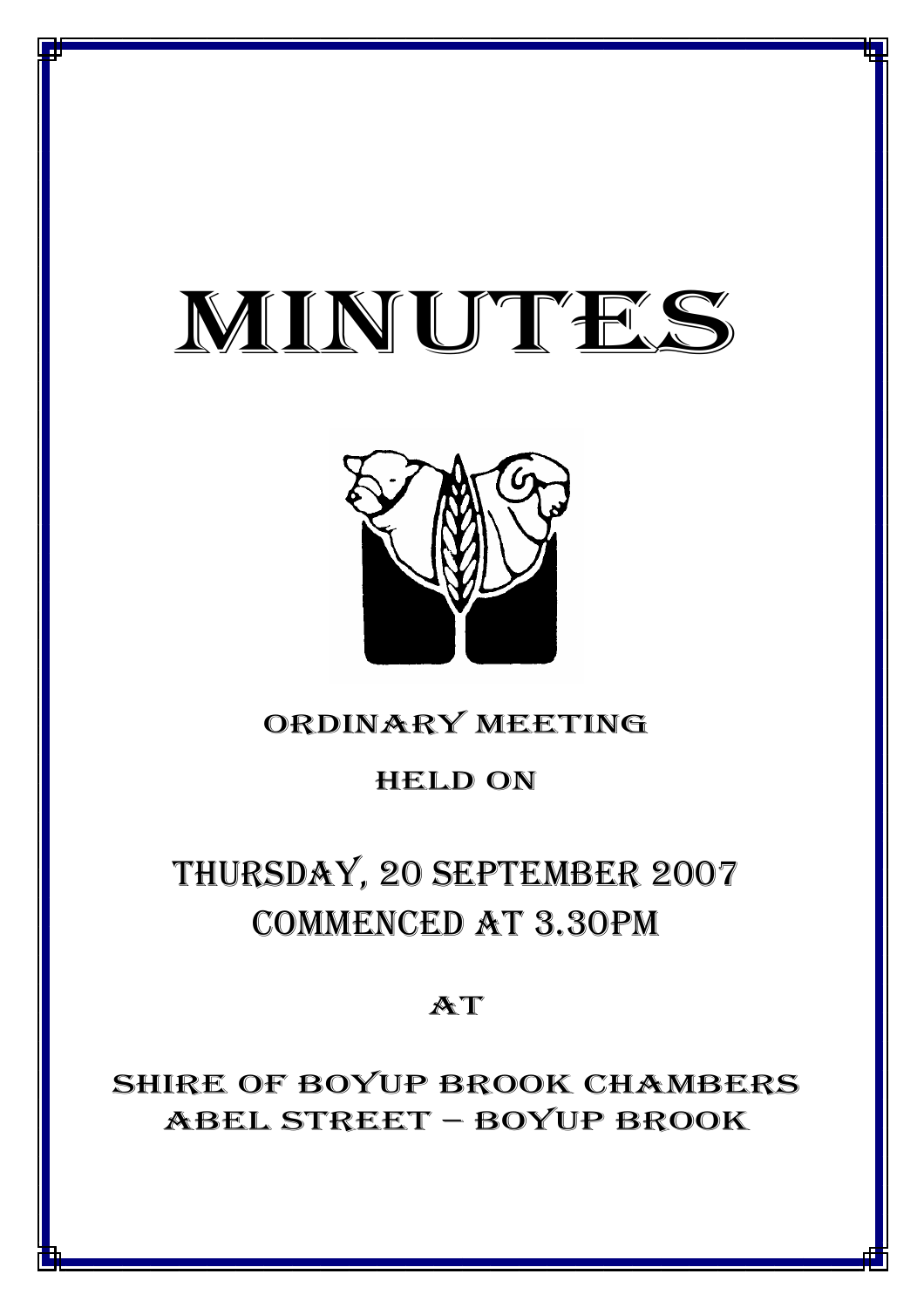## **TABLE OF CONTENTS**

| 1                                                                                         | RECORD OF ATTENDANCE/APOLOGIES/LEAVE OF ABSENCE PREVIOUSLY APPROVED3                  |  |  |  |  |
|-------------------------------------------------------------------------------------------|---------------------------------------------------------------------------------------|--|--|--|--|
| $\mathbf{2}$                                                                              |                                                                                       |  |  |  |  |
| 3                                                                                         |                                                                                       |  |  |  |  |
| 4                                                                                         |                                                                                       |  |  |  |  |
| 5                                                                                         |                                                                                       |  |  |  |  |
| 6                                                                                         |                                                                                       |  |  |  |  |
| $\overline{7}$                                                                            |                                                                                       |  |  |  |  |
| 7.2                                                                                       |                                                                                       |  |  |  |  |
|                                                                                           | 7.2.1<br>7.2.2<br>7.2.3                                                               |  |  |  |  |
| 7.3                                                                                       |                                                                                       |  |  |  |  |
| 9.                                                                                        | 7.3.1<br>7.3.2<br>7.3.3<br>7.3.4                                                      |  |  |  |  |
|                                                                                           |                                                                                       |  |  |  |  |
| 10. URGENT BUSINESS – BY APPROVAL OF THE PRESIDENT OR A MAJORITY OF COUNCILLORS PRESENT20 |                                                                                       |  |  |  |  |
|                                                                                           | SHIRE PRESIDENTS VISIT TO SANDAKAN - SIGNING OF MEMORANDUM OF UNDERSTANDING20<br>10.1 |  |  |  |  |
|                                                                                           |                                                                                       |  |  |  |  |
|                                                                                           |                                                                                       |  |  |  |  |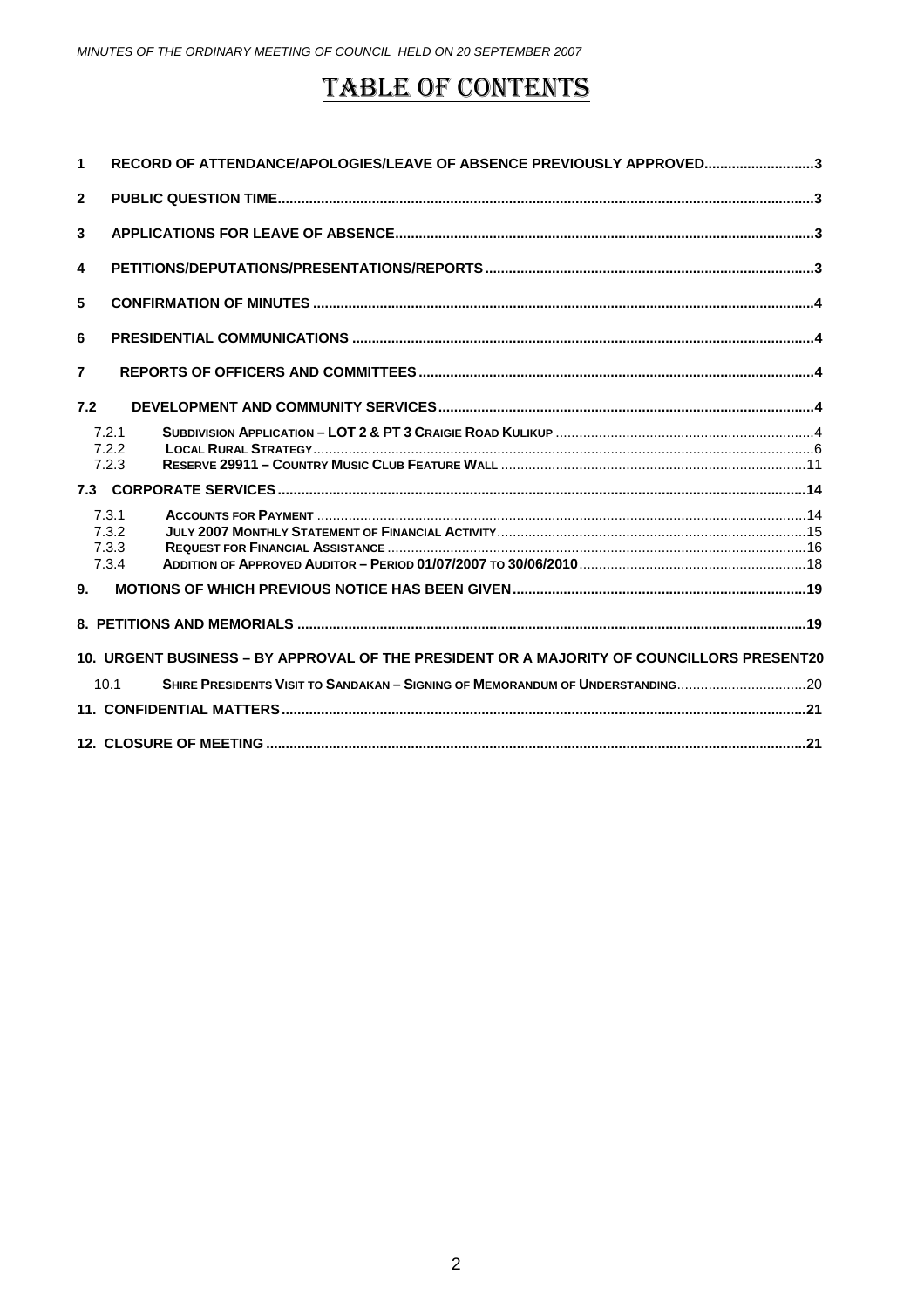#### <span id="page-2-0"></span>**1 RECORD OF ATTENDANCE/APOLOGIES/LEAVE OF ABSENCE PREVIOUSLY APPROVED**

1.1 Attendance

Cr T Ginnane – Shire President – (Withdrew at 4.27pm and returned at 4.32pm) Cr S Broadhurst Cr R Downing Cr P Marshall Cr K Moir Cr T Oversby Cr A Piper

Mr T Doust – Chief Executive Officer Mr K Jones – Manager of Finance Mr J Eddy – Manager of Works and Services

Mrs M Loder – (Withdrew at 4.06pm)

- 1.2 Apologies
- 1.3 Leave of Absence

Cr J Florey was granted leave of absence at the previous meeting of Council for the  $20<sup>th</sup>$ September 2007 Ordinary Meeting.

## **2 PUBLIC QUESTION TIME**

2.1 Response to Previous Public Questions Taken on Notice

Nil

2.2 Public Question Time

## **3 APPLICATIONS FOR LEAVE OF ABSENCE**

Cr Broadhurst will be on leave from the 22 September to the 13 November 2007 and consequently will be absent for the October ordinary meeting of Council.

**MOVED:** Cr Oversby SECONDED: Cr Downing

That leave of absence be granted to Cr Broadhurst for the October 2007 Ordinary Council Meeting.

 **CARRIED 7/0**

#### **4 PETITIONS/DEPUTATIONS/PRESENTATIONS/REPORTS**

Cr Downing – Sandakan Trip representing Shire, tabled photo book on ceremony and gave review of his trip highlighting the wonderful hospitality and efficiency. Identified the facilities and attractions he was shown via the High Commissioner's vehicle.

They have a strong regard for people from Boyup Brook.

A copy of the Memorial Service Program was also tabled.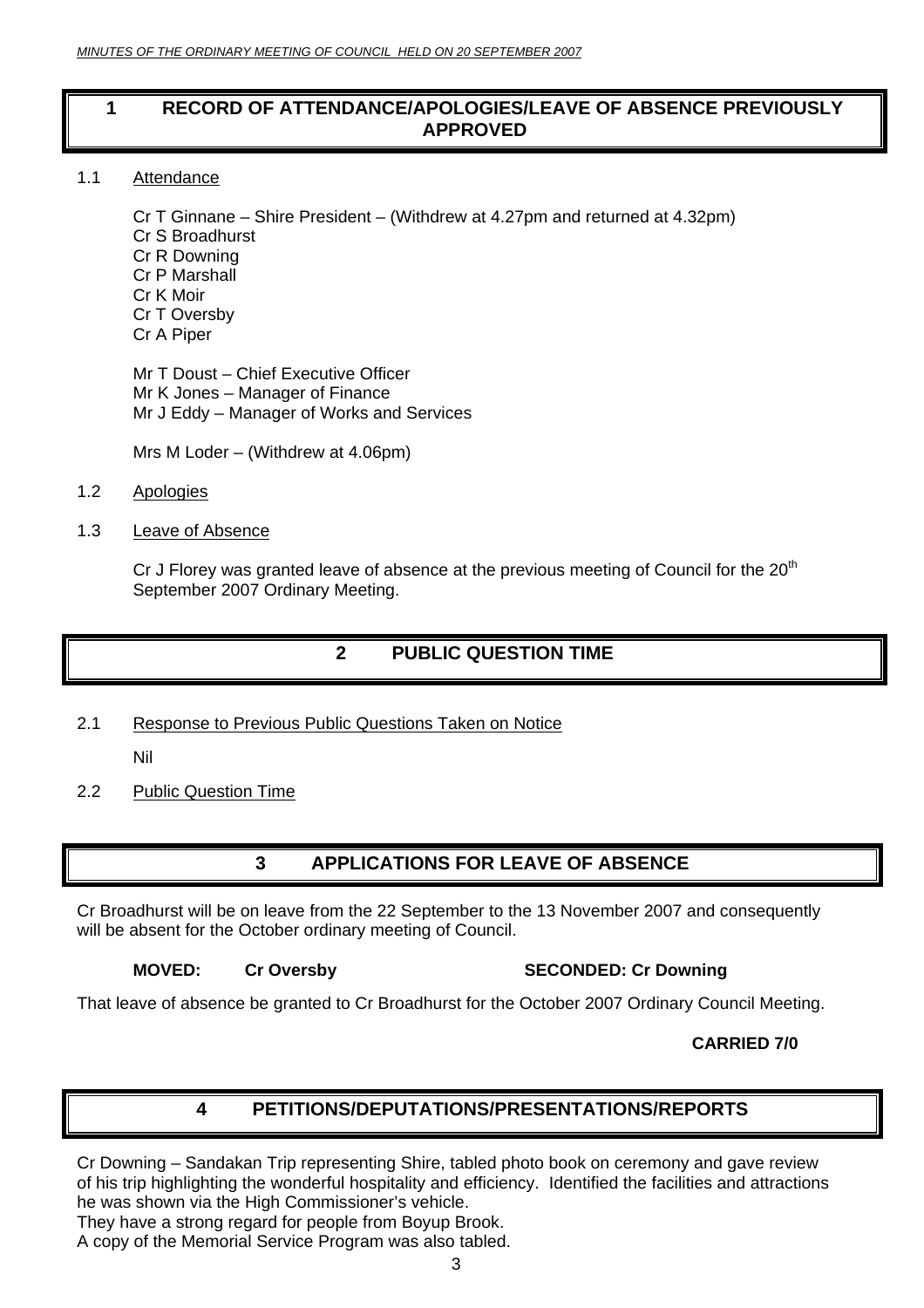#### **5 CONFIRMATION OF MINUTES**

<span id="page-3-0"></span>5.1 Minutes of the Ordinary Meeting of the Council held on 16 August 2007.

**MOVED:** Cr Broadhurst SECONDED: Cr Oversby

**That the minutes of the previous Ordinary Meeting of the Council held on Thursday 16 August 2007, be confirmed as an accurate record.** 

 **CARRIED 7/0**

#### **6 PRESIDENTIAL COMMUNICATIONS**

**7 REPORTS OF OFFICERS AND COMMITTEES** 

#### **7.2 DEVELOPMENT AND COMMUNITY SERVICES**

#### 7.2.1 **Subdivision Application – LOT 2 & PT 3 Craigie Road Kulikup**

*File: Ass 6220 (19259) Disclosure of Interest: Nil Date: 4th September 2007* 

 *Location: Lot 2 Craigie Road Kulikup Applicant: Thompson McRobert Edgeloe (Owner PS & SV Torrisi) Author: Tony Doust - Chief Executive Officer*

#### **SUMMARY**

This report is to consider a referral of a subdivision application from the Western Australian Planning Commission to subdivide Lot 2 and PT 3 on two lots of 105.7597ha and 136.9559ha. The report recommends the application be approved.

#### **BACKGROUND**

Lot 2 and PT 3 have a total area of 242.7156ha. The property adjoins Craigie Road on the West and a road reserve on the North. Access to the property is currently from Craigie Road. The proposed subdivision will create two lots and both will have frontage to Craigie Road. The applicant has not provided any information to support the proposal.

#### **COMMENT**

The subject land is zone rural and the future purpose states in the application it is rural. The proposed lots are both in excess of 80ha and the proposal is not in conflict with the Western Australian Planning Commission policy No. DC.3-4, Warren Blackwood Rural Strategy or Shire of Boyup Brook Town Planning Scheme Objects.

#### **CONSULTATION**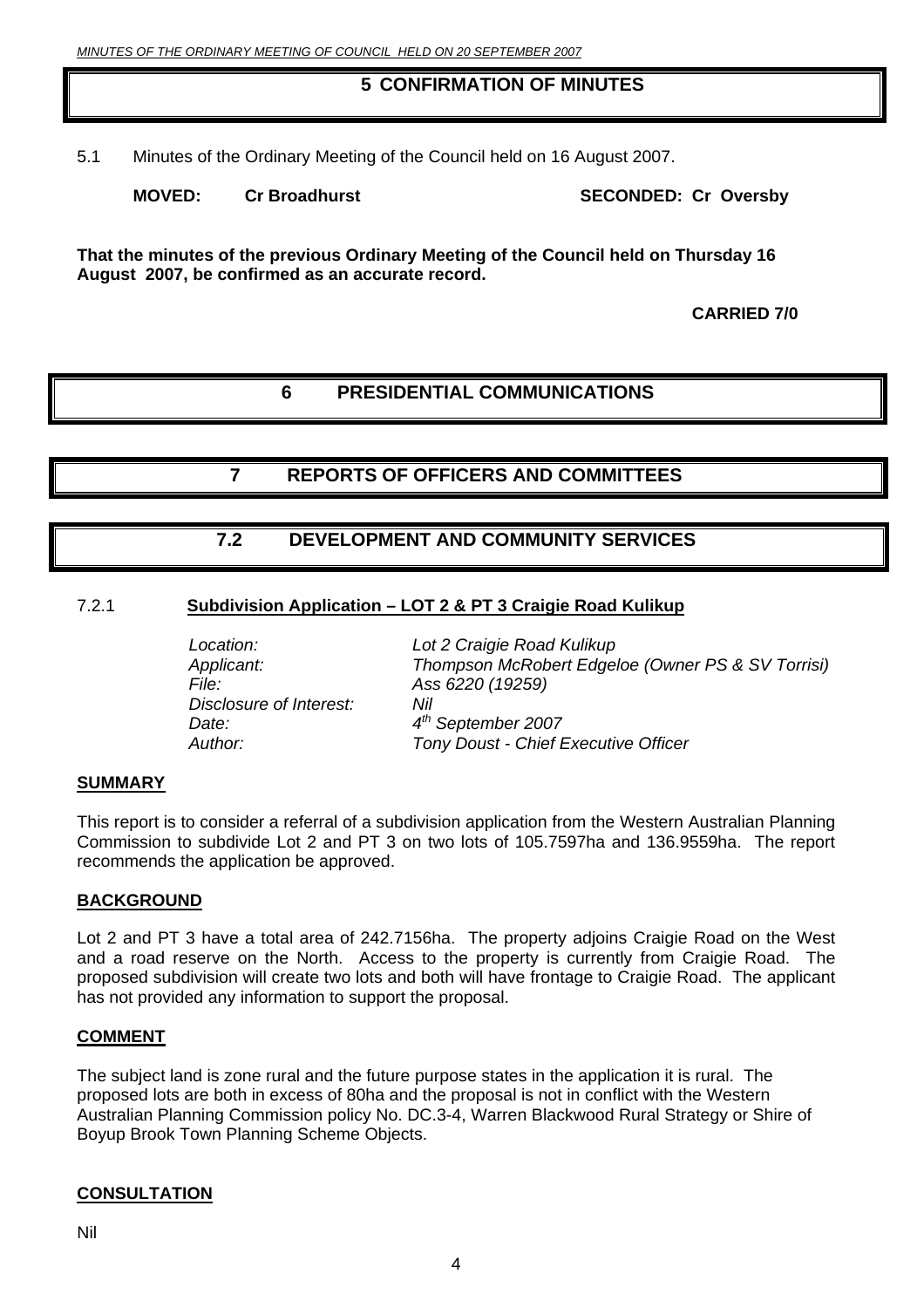#### **STATUTORY ENVIRONMENT**

The subject land is "Rural" in the Shire of Boyup Brook Town Planning Scheme No 2. The purpose of the "Rural" zone is:

*The Rural Zone is intended primarily for the preservation of agriculturally significant land. Land within the Scheme Area is capable of high levels of agricultural production and is therefore a valuable resource worthy of protection. Council shall therefore seek to ensure that no action is taken to jeopardize that potential.* 

*In considering any applications for subdivision, rezoning and planning consent in the rural zone, Council is required to regard to the matters contained in Clause 5.2.1 of the Scheme as follows:* 

- *I. the need to protect the agricultural practices of the Rural zone in light of its importance to the District's economy;*
- *II. the need to protect the area from uses which will reduce the amount of land available for agriculture;*
- *III. the need to preserve the rural character and rural appearance of the area; and*
- *IV. where rural land is being subdivided for closer development, the proposal should be supported with evidence outlining the land's suitability and capability for further development.*

#### **POLICY IMPLICATIONS**

The proposal appears to be in accordance with the Council's existing policy on subdivision and amalgamations.

#### *Objective*

The following provisions should form the basis of comments and recommendations to the Western Australian Planning Commission prior to the determination of the subdivision of rural land.

#### *Statement*

- 1. In order to achieve the objectives contained in Clause 5.2 of the Scheme, the Council will not generally support the subdivision of land within the Rural Zone into lots having a minimum size of less than 40 hectares except for:
	- a) Amalgamation;
	- b) Boundary realignments provided no additional lots are created;
	- c) Any subdivision required for public works;
	- d) Where the proposal is accompanied with supporting evidence outlining a land suitability and capability study for further development.
- 2. In considering a plan of subdivision submitted to it for support, the Council shall have regard to the following matters:
	- a) the size, dimensions and shape of each lot;
	- b) The situation and planning of each lot in relation to services, both present and prospective:-
- Note: A statement of undertaking may be required in the sale of any new lots with regard to provision of existing Council services.
	- c) The existing and proposed access to the subject land and to each lot. The Council will have regard to:-
	- i) the provisions of the "Road Contribution" Policy;
	- ii) the likely impact of the proposal on the Council road construction program;
	- iii) the ability to reduce the potential upgrading of existing roads by utilizing an alternative subdivision design or battleaxe access legs which shall be constructed and designed to the satisfaction of the Manager of Works and Services;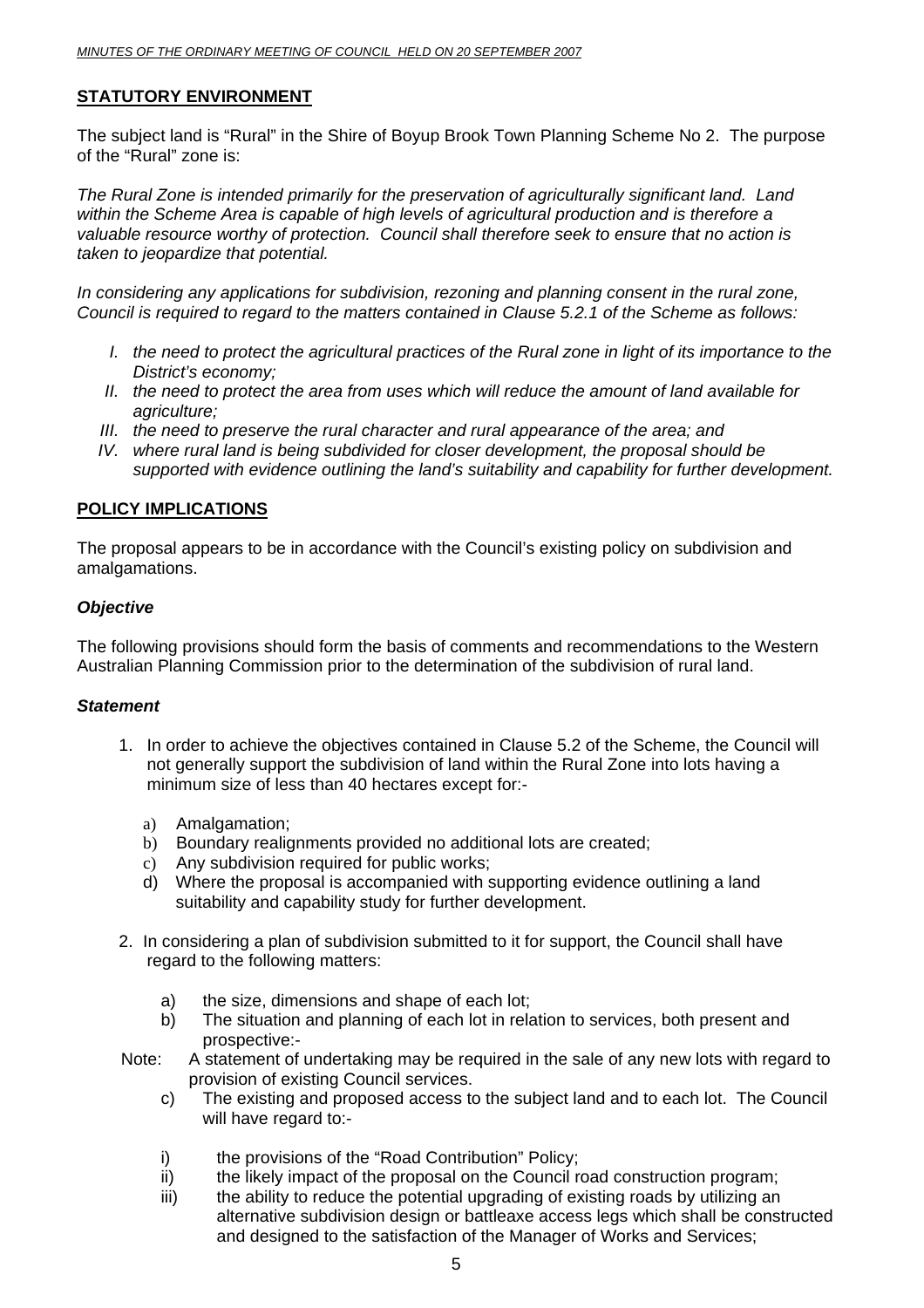- <span id="page-5-0"></span>iv) sight distances;
- v) provision of school bus pick up and let down points.

(Note: the Council will not automatically support the subdivision of land which requires the use of unconstructed road reserves as the potential impact of this upon the Council budget and road construction program may be detrimental to the community.)

- d) the drainage of land and whether the land for drainage is to be vested in the local government or some public body or a government department.
- e) Whether the land has been declared unfit for building under the provisions of the Health Act 1911.
- f) The provisions of any operative or proposed town planning scheme, or any regulations under the Act made by the Minister, and / or any town planning by-laws by the local government wherein the land to be subdivided or amalgamated is situated.
- g) Any other matter relating to the proposed subdivision or amalgamation which the Council in its opinion considers necessary or desirable in relation thereto including:-

 Bush Fire Protection measures Battleaxe blocks Subdivision boundary to suit topography.

#### **FINANCIAL IMPLICATIONS**

Nil

#### **STRATEGIC IMPLICATIONS**

The proposal is situated with precinct BBR 3 in the Shire of Boyup Brook Draft Local Rural Strategy and complies with the objectives and subdivisional / development guidelines.

#### **VOTING REQUIREMENTS**

Simple Majority

#### **COUNCIL DECISION AND OFFICER RECOMMENDATIONS**

**MOVED:** Cr Piper SECONDED: Cr Oversby

**That the Western Australian Planning Commission be advised that Council supports the proposed subdivision of Lot 2 and PT 3 Craigie Road Kulikup on the basis that the application is considered consistent with:** 

- **a) The provisions of the Warren Blackwood Rural Strategy**
- **b) The Shire of Boyup Brook Town Planning Scheme No 2**
- **c) The Shire of Boyup Brook Draft Rural Strategy**

 **CARRIED 7/0** 

#### 7.2.2 **Local Rural Strategy**

*Applicant: Shire of Boyup Brook File: LN/42/004 Disclosure of Interest: Nil Date: 4th September 2007* 

 *Location: Shire of Boyup Brook Author: Tony Doust, Chief Executive Officer*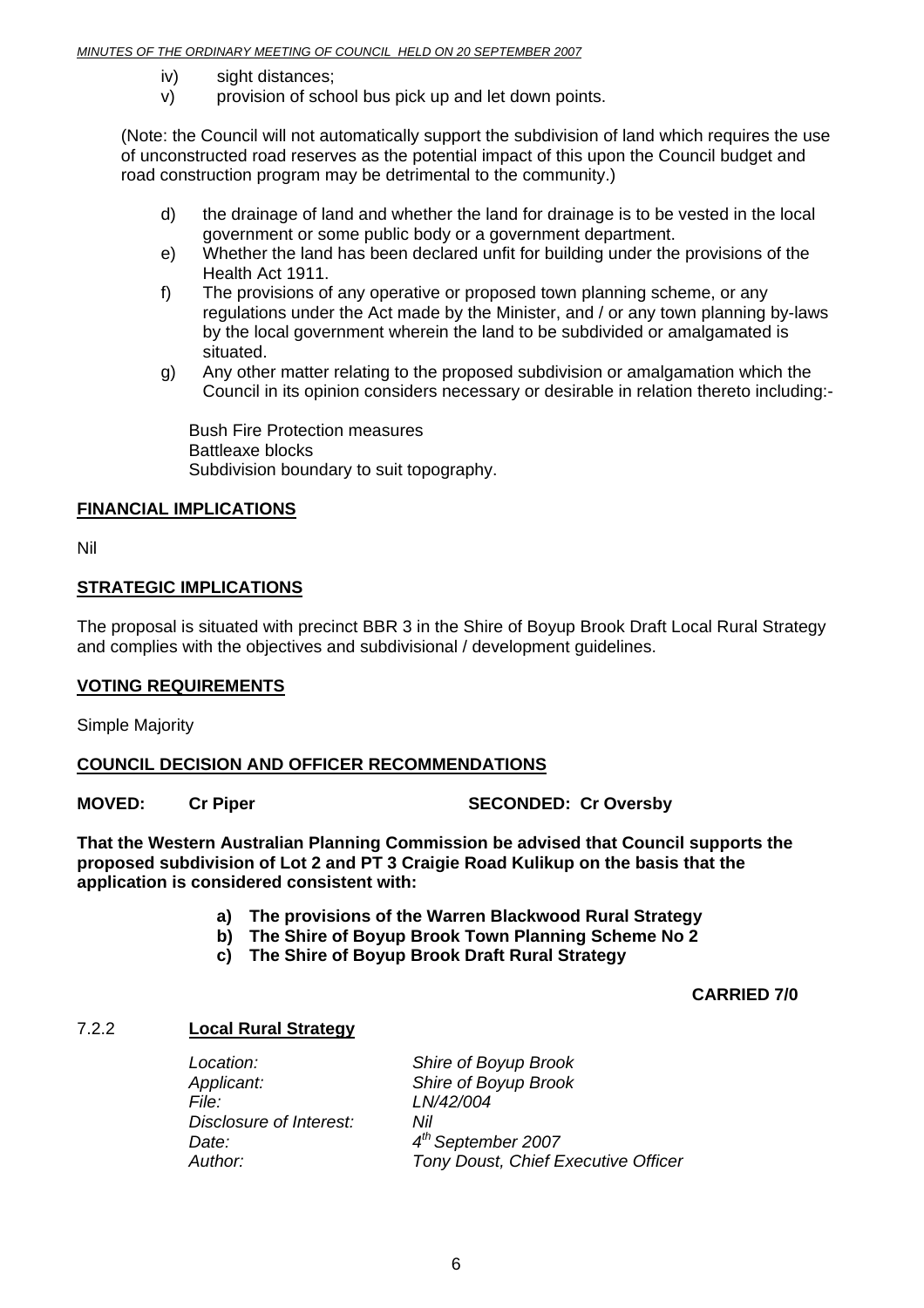#### **SUMMARY**

The purpose of the report is to obtain Councils approval to proceed with the modifications required to progress the Local Rural Strategy with the Western Australian Planning Commission.

#### **BACKGROUND**

Council at its meeting on the 15<sup>th</sup> February 2007 considered the position with regard to the Shire of Boyup Brook Local Rural Strategy which was prepared in October 2002. The Western Australian Planning Commission (WAPC) advised Council on 10<sup>th</sup> September 2003 of a number of modifications that were required prior to approval to advertise being granted. During the period up to February 2007 Council has considered the modifications and has discussions with the Western Australian Planning Commission without reaching any satisfactory conclusion.

As a result of the report submitted to Council on 15<sup>th</sup> February 2007, Council resolved accordingly:-

- *"1. That the CEO be authorized to make arrangements with Thompson McRobert Edgeloe to progress with the "Recommended Course of Action" outlined in the comment section of this report.*
- *2. The Council delegate's authority to the Development Services Committee to make any decisions required to achieve the "Recommended Course of Action" outlined*  by Thompson McRobert Edgeloe in their letter detailed in the comment section of *this report."*

To date the Development Services Committee has held several workshops with Mr Geoffrey Lush, Thompson McRobert Edgeloe, to review the position and work through some of the changes that need to be made to address the concerns of the Western Australian Planning Commission.

Mr Lush prepared a document outlining the matters covered by the Development Services Committee at workshops held on  $24<sup>th</sup>$  April and  $28<sup>th</sup>$  May 2007. A copy was circulated to all Councillors on 1<sup>st</sup> August 2007.

Whilst the committee has not formerly resolved that the modifications to the strategy be the Council's position, the document has been submitted to the Western Australian Planning Commission for their consideration. Mr Lush has also met with officers of the Western Australian Planning Commission to discuss the issues with the view to reporting back to the Shire on the agreed outcomes with the Western Australian Planning Commission Officers.

Mr Lush has now advised of the outcome of his discussion with the Western Australian Planning Commission Officer's and provides the following report:-

"I believe that this has been a positive outcome and that it is possible to move forward with the strategy with a view to it being advertised for public comment. I have outlined a summary the responses from DPI to the major issues discussed by Council."

If the Council does not agree with any of these outcomes then it needs to either:

- 1. Lodge a formal submission with the Commission regarding the matter in dispute; or
- 2. Proceeds with advertising the Strategy and for Council to lodge its own public submission regarding the issue in dispute. Hopefully in this situation there would also be other public submissions supporting Council's concern.

Given the progress which has been made, then if there are any areas still in dispute by the Council I would strongly recommend proceeding with Option 2 above. Option 1 would simply create further delays.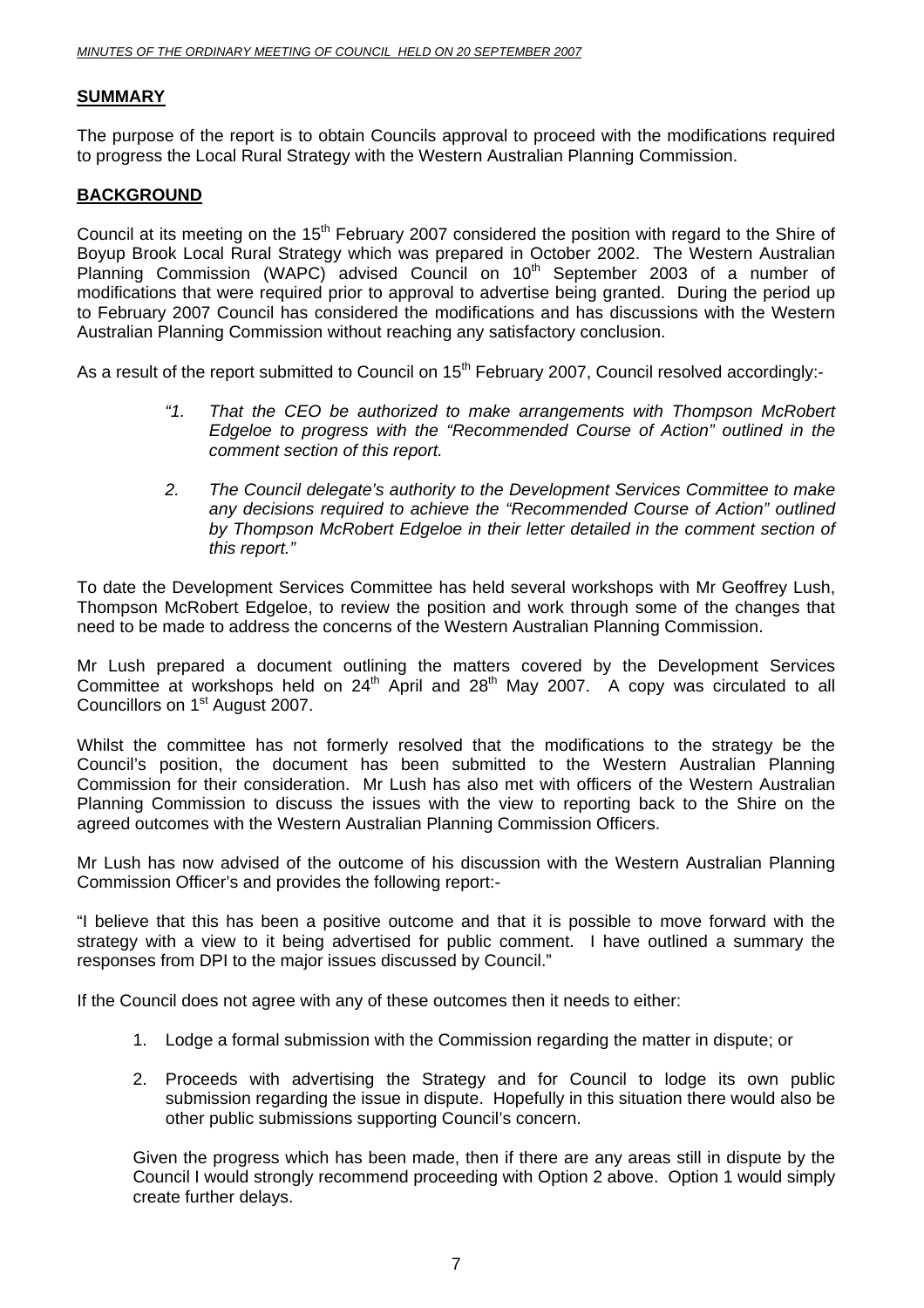I have documented the detailed changes in the attached Modification Schedule which references the Commission's letter dated the  $6<sup>th</sup>$  August 2006. This will be submitted to the Department for examination. Following this the revised documents can be presented to Council for adoption and forwarding to the Commission for checking prior to being advertised.

The Department has also advised that the Planning Commission is reviewing Policy No DC 3.4 relating Rural Subdivision and Land Use. A revised policy will be released shortly for public comment. This has an impact on several of the issues within the rural strategy and in summary the main changes to the Policy are understood to be:

#### Homestead Lots

Still only applies in Shires with a declining, or static population. Minimum lot size will be reduced even further to possibly 1ha to 4ha. The major change is that there must be an existing dwelling "homestead" on the subdivided lot rather than a vacant lot.

#### Conservation Lots

More flexibility will be introduced in relation to the minimum lot size and the existing 40 hectare minimum lot size will not be rigidly applied. The "test" for smaller lots is ensuring that the agency with the conservation covenant is satisfied that smaller lots can adequately protect vegetation. Multiple lots are more likely to need a rezoning and DPI will encourage Council's to have an appropriate conservation zone in local schemes.

#### Reticulated Water – rural residential lots

An alternative provision to reticulated water supplies for rural residential lots less than 4ha will be introduced. This will simply refer to the Commission being prepared to consider alternative water supply arrangements in consultation with the relevant agencies where the proposed supply is sustainable for the intended use.

The suggestion is that water requirements should not be the sole determining factor of lot sizes, particularly on the edges of townsites. Clearly it will be some time before precedents are set regarding what will be accepted.

The revisions to the rural strategy will in any event have to have regard to the above changes and it has been suggested that some flexible wording could be used to accommodate the finalization of the polices without having to further change the Strategy Report.

In relation to the issues raised in the Council Workshops, the only changes from our recommendations that DPI are considering are as follows:-

#### No 3 – Farm Restructure

DPI is comfortable with reference to 20 hectares minimum lot size within 10kms of the townsite.

The issue of contention was for the land outside of this as the Warren Blackwood Rural Strategy makes an inference that the minimum lot size should be 80 hectares. DPI indicated that it would accept 40 ha as a minimum lot size for the area more than 10kms from the townsite.

This is considered reasonable and the inclusion of this in the rural strategy is still more advanced than many other strategies.

#### Recommendation

- 1. That the rural strategy reflects the provisions of the Warren Blackwood Rural Strategy relating to farm restructuring / boundary adjustments.
- 2. That for the purpose of the above provisions, a "lifestyle" lot is defined as having a minimum area of 20 hectares (being within 10kms of the townsite).
- 3. That areas more than 10kms distance from the townsite the smaller lot shall have a minimum size of 40 hectares.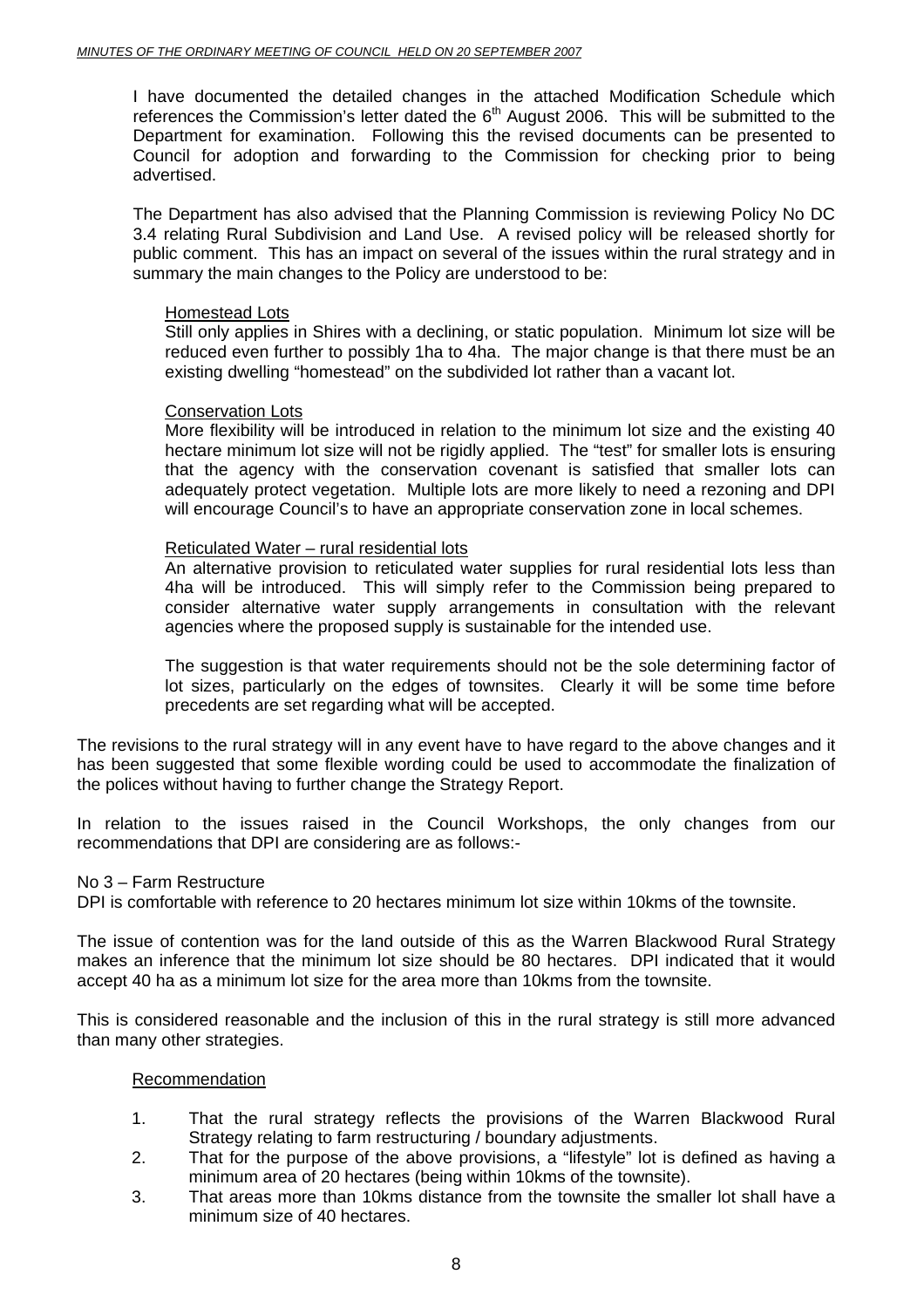#### **No 5 – Homestead Lots**

It is agreed that these can apply anywhere and not just in association with plantations. The Committee recommendation was to remove the reference to there having to be an "existing habitable dwelling".

The revised WAPC Policy will require the homestead lot to include an existing dwelling. This is considered reasonable given that

- the minimum lot size will be further reduced; and
- without a requirement for an existing dwelling the provision would just allow a defacto rural subdivision.

#### Recommendation

 That the rural strategy acknowledge the proposed revision to WAPC Policy DC 3.4 and recommend that the development of Homestead Lots shall comply with the final version of this policy.

#### **Conservation Lots**

 Council has stipulated a minimum lots size of 20 hectares and in view of the revised WAPC Policy there was major objection raised. It is unclear at this time what the revised WAPC Policy will permit but it could be less than 20ha subject agreement by the conservation agency. However it is assumed that in this situation that a rezoning would be required.

#### Recommendation

That the rural strategy provide for a:-

- 1. Where a lot is 40ha in area or larger, any proposal will need to ensure that there are adequate management measures.
- 2. Lots less than 40ha should only be permitted in exceptional circumstances having regard to natural features, roads, boundaries etc. They should not in any case be smaller than 20ha with a 'Rural' zoning; and
- 3. Where the lots are less than 20ha a rezoning will be required;
- 4. Multiple conservation lots in one location may depending upon the circumstances require a rezoning to address other land use issues.

#### **Townsite Strategy**

The need for a townsite strategy is still necessary at some point in the future so as to convert the rural strategy to a complete Local Planning Strategy covering the whole of the Shire.

The work required to complete a Townsite Strategy is not huge and would include an assessment of:

- Existing supply of residential lots (zoned and undeveloped);
- Documenting servicing issues;
- Documenting community infrastructure;
- Recognising the strengths and weakness of the community "sense of identity"
- Identifying opportunities and constraints to development with associated recommendations.

There is no objection to creating a Townsite precinct incorporating the land within the 5km radius. It was suggested that the two areas that might be considered for potential urban expansion, to the north and south of the town centre, should be shown on the "Opportunity Plan" as development investigation areas. Any proposals to rezone and develop these sites will need to address townsite strategy issues.

This provides the means of progressing the rural strategy and accommodating possible longer term town growth while incorporating the Riverside Development Protection Investigation Area (RDPIA) as an overlay control with rural small holding lots located on the eastern side of the river corridor.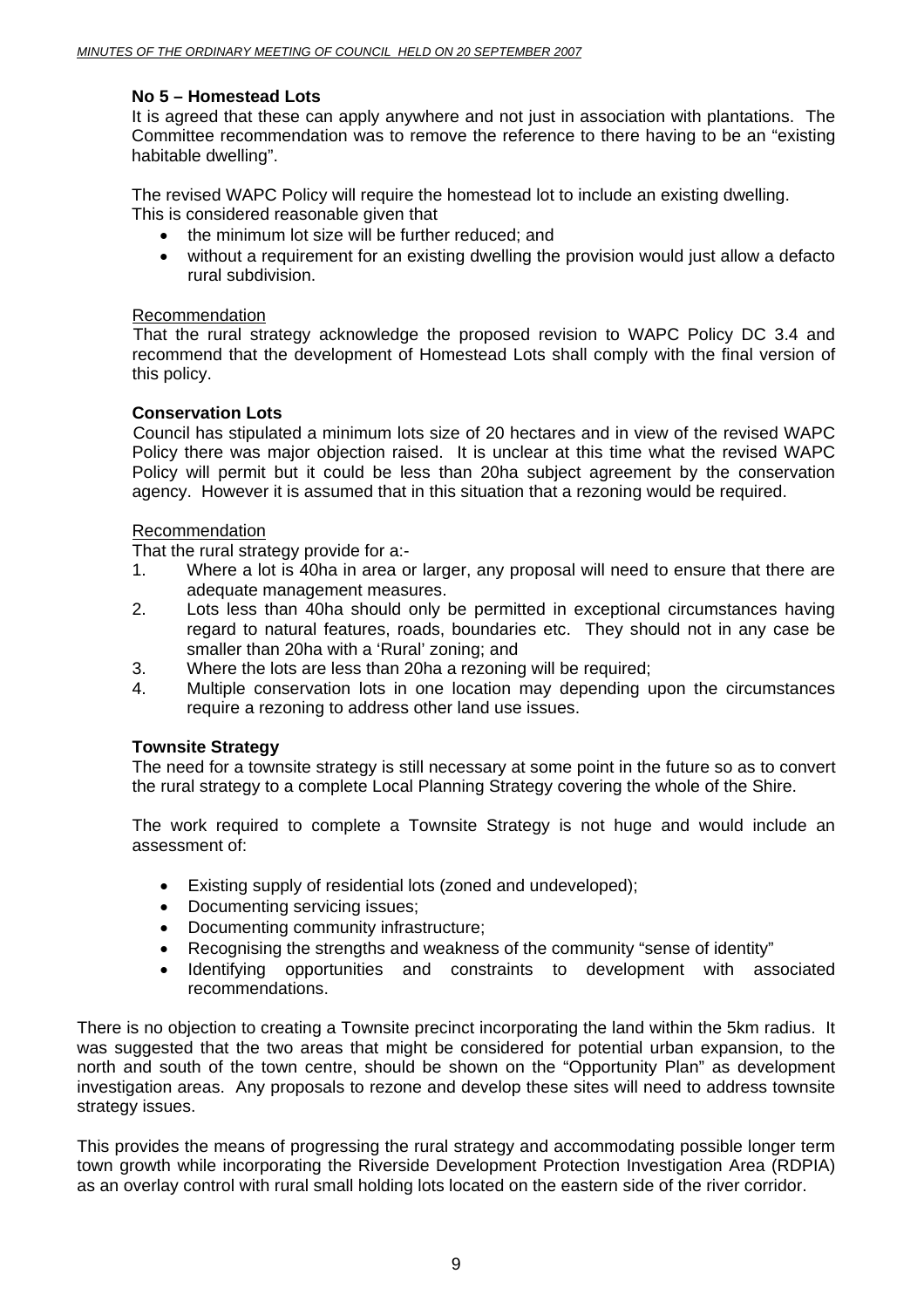#### Recommendation

That the rural strategy provide for a:-

- 1. A townsite precinct / policy area reflecting the 5km radius;
- 2. Within this precinct provide for rural residential and rural small holding areas as previously agreed by the Committee;
- 3. That the northern 'corridor' from town between the river and the Arthur River Road be shown as a Development Investigation area.
- 4. That the southern 'corridor' along Terry Road also be shown as a Development Investigation area.
- 5. The Strategy acknowledges the need for a Townsite Strategy to be prepared.
- 6. That the Strategy include a statement that the proposed Development Investigation areas have been identified as being potentially developed in conjunction with the urban structure of the townsite. Before any rezoning or subdivision occurs in these areas a Townsite Strategy or a detailed structure plan addressing townsite issues must be prepared.

The Department is also supporting the 'splitting' of the Report into two volumes with the Strategy predominantly containing the policies and recommendations.

#### **COMMENT**

Whilst it was intended that the report be referred to the development service committee the need to progress this matter as soon as possible required that the same be presented to Council. The information provided by Mr Rush clearly identifies the issues requiring consideration and the options available.

It is recommended that Council approve the changes recommended by Mr Lush and the same be submitted to the WAPC, for consideration and approval to amend the strategy for advertising.

#### **CONSULTATION**

Geoffrey Lush Thompson McRobert Edgeloe

#### **STATUTORY ENVIRONMENT**

Planning Development Act 2005 Town Planning Regulations 1967 Shire of Boyup Brook Town Planning Scheme No 2 Local Government Act 1995

#### **POLICY IMPLICATIONS**

No Specific adopted policy that applies to this matter.

#### **FINANCIAL IMPLICATIONS**

Funding has been provided in the 2007/08 budget to progress planning requirements including the Local Rural Strategy.

#### **STRATEGIC IMPLICATIONS**

Finalisation of the Shire of Boyup Brook Local Rural Strategy will be a significant planning achievement for the Council and will provide a foundation on which future planning and land use decisions can be correctly made.

#### **VOTING REQUIREMENTS**

Simple Majority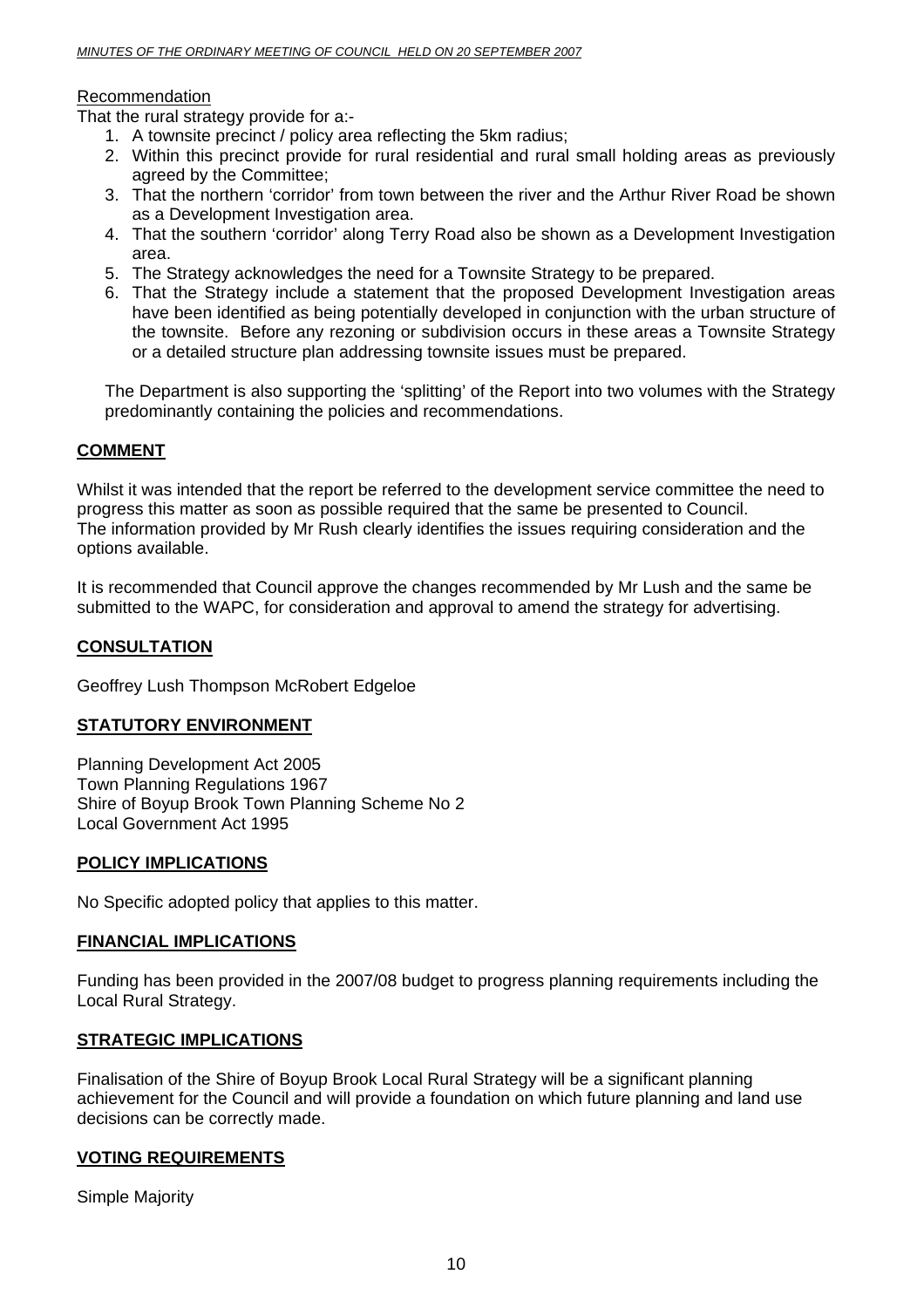#### <span id="page-10-0"></span>**COUNCIL DECISION AND OFFICER RECOMMENDATIONS**

**MOVED:** Cr Downing **SECONDED:** Cr Piper

- **1. That Council approves the schedule of modifications to the Draft Shire of Boyup Brook Local Rural Strategy and the same be submitted to the Western Planning Commission for their approval.**
- **2. On receipt of the approval from the Western Australian Planning Commission the Shire of Boyup Brook Draft Local Rural Strategy be amended and updated to reflect the changes outlined in the modification schedule and the revised document be submitted to Council for approval.**

#### **CARRIED 7/0**

#### 7.2.3 **Reserve 29911 – Country Music Club Feature Wall**

| Reserve 29911 Cnr Abel Street and Jayes Road Boyup Brook |
|----------------------------------------------------------|
| Country Music Club Boyup Brook WA Inc                    |
| Reserve 29911                                            |
| Disclosure of Interest: Nil                              |
| 6th July 2007                                            |
| <b>Tony Doust, Chief Executive Officer</b>               |
|                                                          |

#### **SUMMARY**

To consider the response received to the advertising of the proposal by the Country Music Club Boyup Brook to construct a "Feature Wall" on Reserve 29911, cnr Jayes Road and Abel Streets Boyup Brook, and decide on whether to allow the proposal to proceed.

#### **BACKGROUND**

Council at its meeting on 19<sup>th</sup> July 2007, consider an application from the Country Music Club of Boyup Brook, to construct Feature Wall on the South West Corner of Reserve 29911 (cnr Jayes Road and Abel Streets) incorporating the words "Country Capital of WA" and several of the features. Council Resolved:-

- *"1. That the proposal be advertised inviting public comments for a period of (35) days*  prior to reconsideration by Council at its ordinary meeting on 20<sup>th</sup> September 2007. *(Note: this time frame is subject to receipt of colour drawings as per Item (2) below)*
- *2. The Club be requested to provide:-*
- ¾ *Coloured drawings of the proposed wall and location, for placement on the Shire notice board and Country Music Club Boyup Brook WA Inc Office window, by the 1st August 2007.*
- ¾ *The estimated cost/value for the proposed work to be undertaken by the Shire staff and equipment.*
- ¾ *The total floor area of a building at the Flax Mill and the period it will be required."*

The proposal was advertised in the August publication of the "Boyup Brook Gazette" and notices placed on the Shire Office notice board and Country Music Club office window. At the closure of the advertising two submissions were received and provided the following comments: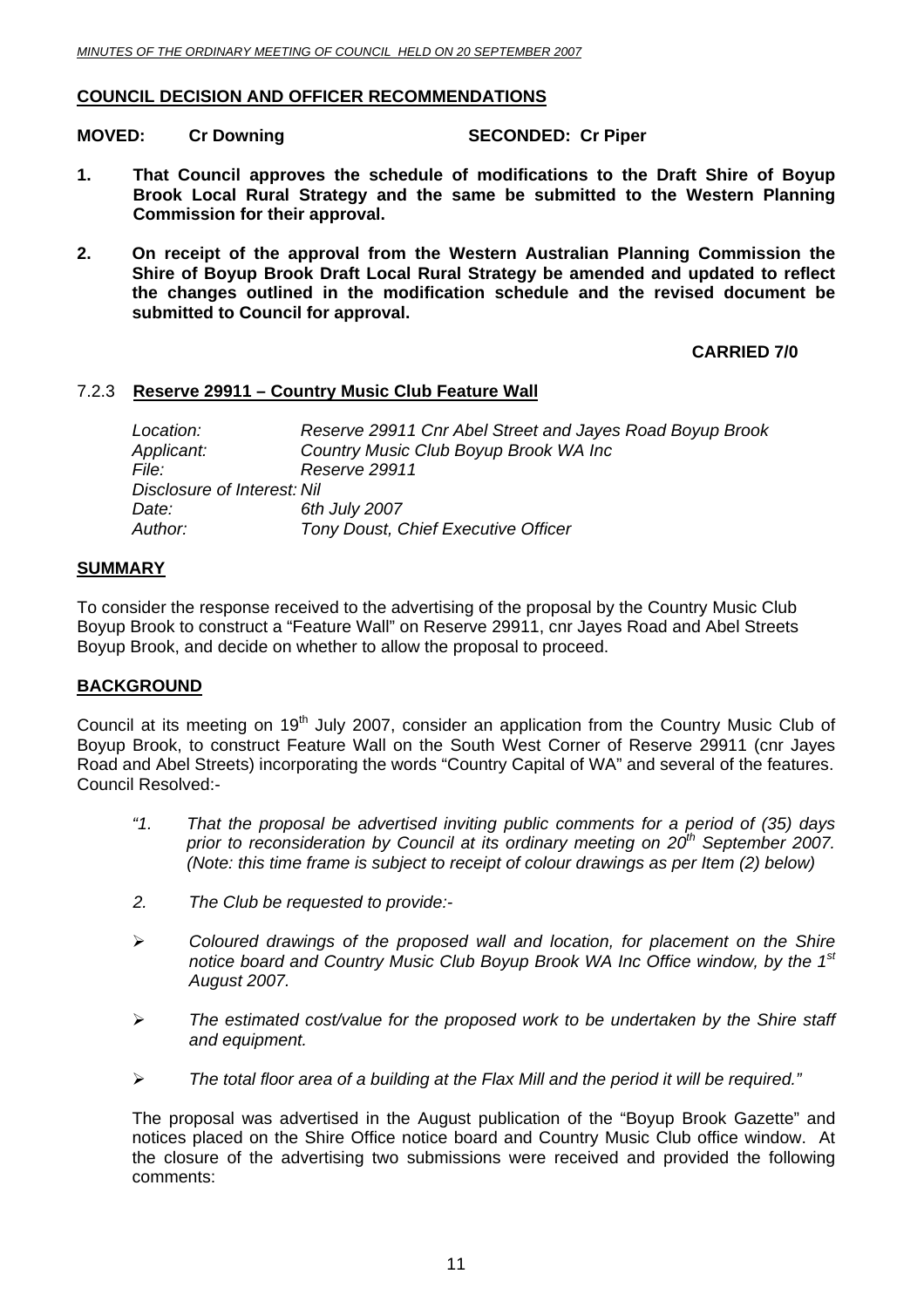"\* I just saw the proposed picture of the feature wall – I really don't like it. I'm not sure if I'm too late to write in or not but I feel we need to get a theme going in the town and stick with it. It seems that we have many people wanting to do a lot for the town but not working together. The sculpture of the man, dog and sheep is great but its needs to be in a spot where it can be seen properly – why not use the islands in the middle of town?

Anyway if there is still time could you please register my vote as no to the Country Music Feature Wall.

\* The Country Music Club undoubtedly continues to make a very significant contribution to the social and economic life of Boyup Brook, and it's fitting that this should be advertised and acknowledged.

Boyup Brook is more than country music; however my concerns with the proposed site, structure and design are as follows:

- The entrance to the townsite is already cluttered with other signage, etc
- The proposed site could well pose a distraction for motorists and therefore prove to be a traffic hazard (is this corner the one where most accidents already occur?)
- There is no really suitable place where people might stop to take photographs
- I believe the proposed structure is a little too large; and incorporating the kangaroo paw is not really relevant.

If the proposed design were to be improved, perhaps a more modest and still eye-catching structure might be:

 $\begin{array}{|c|c|c|}\n\hline\n30100 & Ba00k & \text{Caewity} \\
\hline\n\text{Muoli} & \text{Muoli} & \text{Jw} \\
\hline\n\text{Muoli} & \text{Muoli} & \text{Jw} \\
\hline\n\text{Muolvi} & \text{Muoli} & \text{Jw} \\
\hline\n\text{Muolvi} & \text{Muolvi} & \text{Jw} \\
\hline\n\end{array}$ all nacaptions

It's my belief that the interests of all would be better served by a simple metal sculpture (e.g. a vertical post with a stetson, guitar and whip as on the logo) located in the end of the median strip (current site of the planting of irises). This location would not solve the problem for photographers but signage would be unnecessary; there would be some consistency, should plans to erect other sculptures at town entrances eventuate; and the sculpture could be replicated at the Bridge Street end of town.

I offer these comments in full support of Country Music's efforts to advertise and celebrate its contribution to our Community."

#### **COMMENT**

Whilst there has only been two submissions, a number of people have made verbal comments about two issues: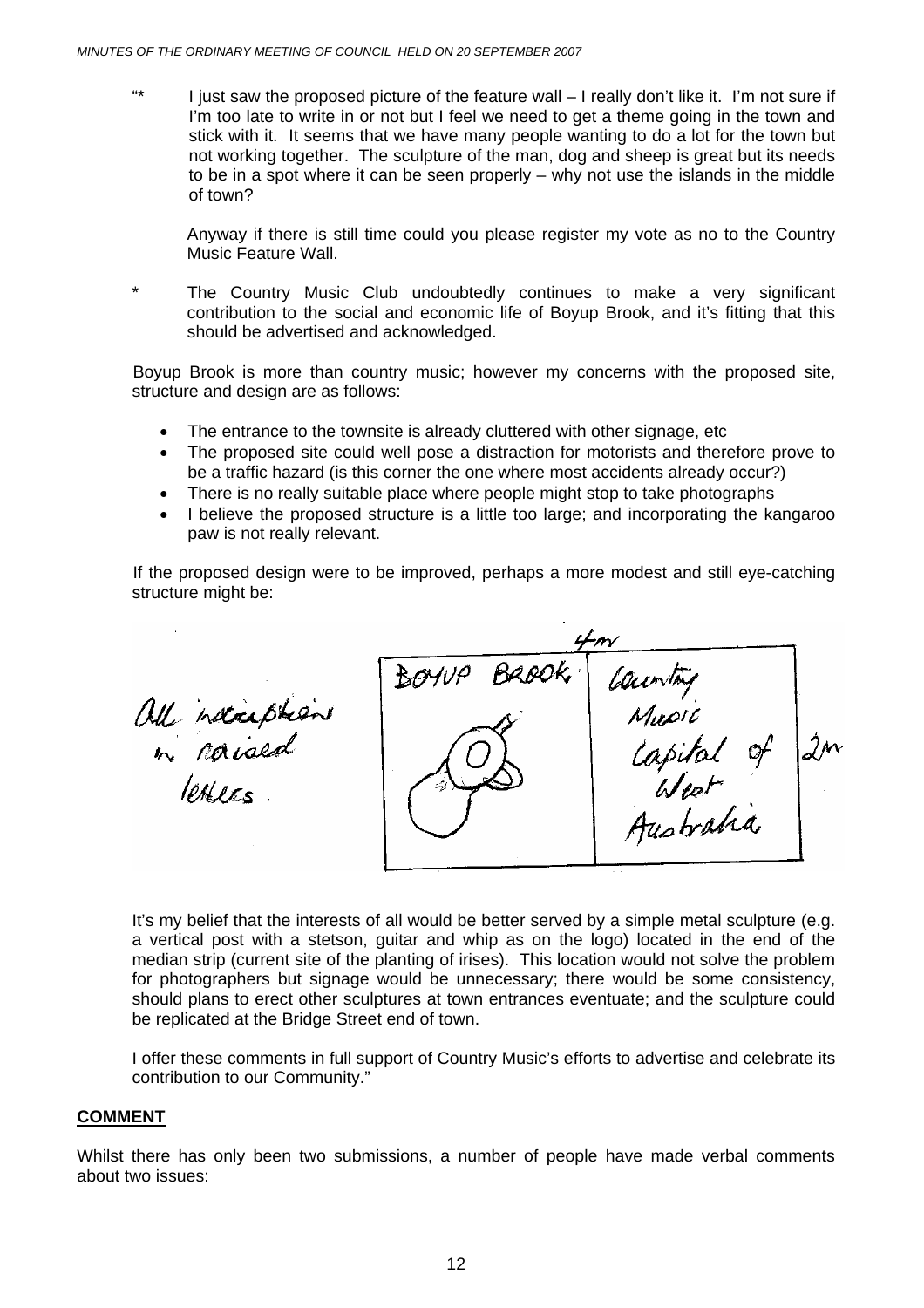- The location of the "Tall Man Dog and Sheep structure".
- The number of different entry statements i.e. "Tall Man Dog and Sheep", "Country choice Signs" and suggested "Country Music Feature Wall".

It is important that the positioning of the "Statements" "Structures" be such to provide a consistent message/theme for the Shire and the Boyup Brook Town.

The club has advised that the estimated cost for the work required by the Shire is \$620. The total floor area required at the Flax Mill is 50 square metres and this will be required for (12) weeks.

#### **CONSULTATION**

Public Advertising

#### **STATUTORY ENVIRONMENT**

N/A

#### **POLICY IMPLICATIONS**

N/A

#### **FINANCIAL IMPLICATIONS**

Works required by the club. \$620.00 and use of Flax Mill shed for (12) weeks. Funding has not been provided in the 2007/08 Budget for this expenditure.

#### **STRATEGIC IMPLICATIONS**

The need to focus on a major theme for Boyup Brook is important for the overall promotion of the Shire and Boyup Brook Townsite.

#### **VOTING REQUIREMENTS**

Simple Majority for any decision to approve the structure and location. Absolute Majority for unbudgeted expenditure.

#### **OFFICER RECOMMENDATION**

(Note: No Officer Recommendation provided)

Cr Oversby and Cr Downing declared an impartiality interest in item 7.2.3 in view of their membership of the Country Music Club of Boyup Brook.

#### **MOVED: Cr Oversby SECONDED: Cr Broadhurst**

**That the Council move into a committee of the whole under clause 15.6 of the Standing Orders, Local Law No.1**.**to allow members free discussion on the matter.** 

 **CARRIED 7/0** 

**MOVED: Cr Broadhurst SECONDED: Cr Downing COVED: Cr Downing 3.5 SECONDED: Cr Downing 3.5 SECONDED: Cr Downing 3.5 SECONDED: Cr Downing 3.5 SECONDED: Cr Downing 3.5 SECONDED: Cr Downing 3.5 SECONDED: Cr Downing 3.5 SECONDE** 

**That the Council moves out of committee of the whole under clause 15.6 of the Standing Orders, Local Law No.1.** 

**CARRIED 7/0**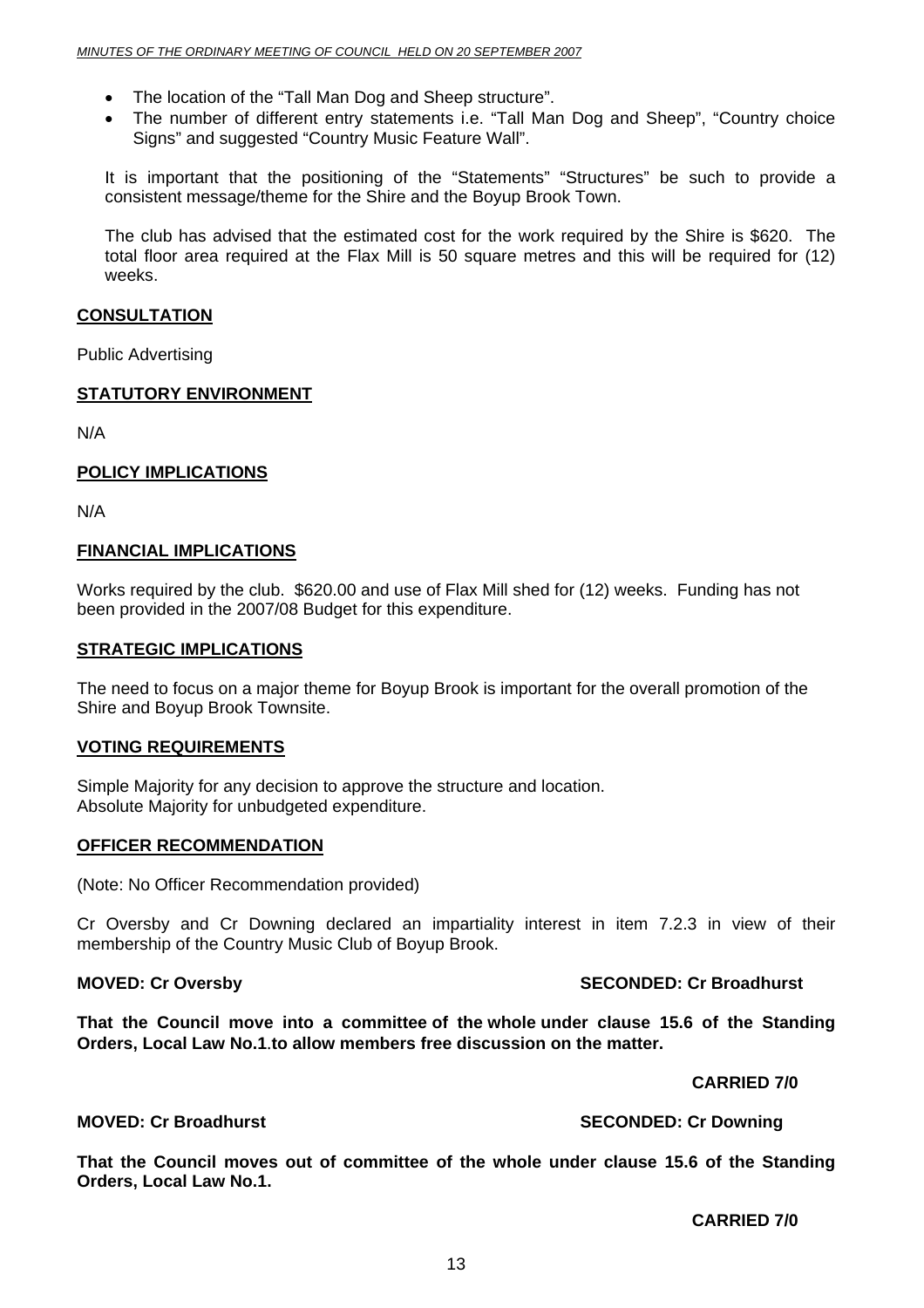#### <span id="page-13-0"></span>**MOVED: Cr Oversby**

**That approval be granted to the Country Music Club to construct the proposed Feature Wall.** 

#### **MOTION LAPSED FOR THE WANT OF SECONDER**

#### **COUNCIL DECISION**

#### **MOVED: Cr Moir** SECONDED: Cr Broadhurst **SECONDED: Cr Broadhurst**

**That the matter of the entry statements/theme and their location for the Shire, be considered during the forthcoming strategic planning programme, and the proposal by the Country Music Club to construct the Feature Wall be included in this process.** 

#### **CARRIED 6/1**

#### **7.3 CORPORATE SERVICES**

#### 7.3.1 **Accounts for Payment**

*Location: Shire of Boyup Brook Applicant: Shire of Boyup Brook File: EM/51/003 Disclosure of Interest: Nil* 

*Date: 13th September 2007 Author: Keith Jones – Manager of Finance* 

#### **SUMMARY**

Report recommends the acceptance and approval of the Schedule of Accounts for Payment.

#### **BACKGROUND**

Invoices have been received during the month of August 2007.

#### **COMMENT**

Accounts are presented for consideration (see appendix 1.4) or where paid by direct debit pursuant to the Council's "Authorisation to Incur Debts and Make Payments" policy.

Cheques cancelled during the month were-

- ¾ Chq 16291 A & L Printers \$849.00 cancelled due to printer error. Chq 16368 reissued.
- ¾ Chq 16312 Bunbury Mitsubishi \$326.50 cancelled due to printer error. Chq 16369 reissued.
- ¾ Chq 16313 Burgess Rawson \$187.94 cancelled due to printer error. Chq 16370 reissued.

#### **CONSULTATION**

Nil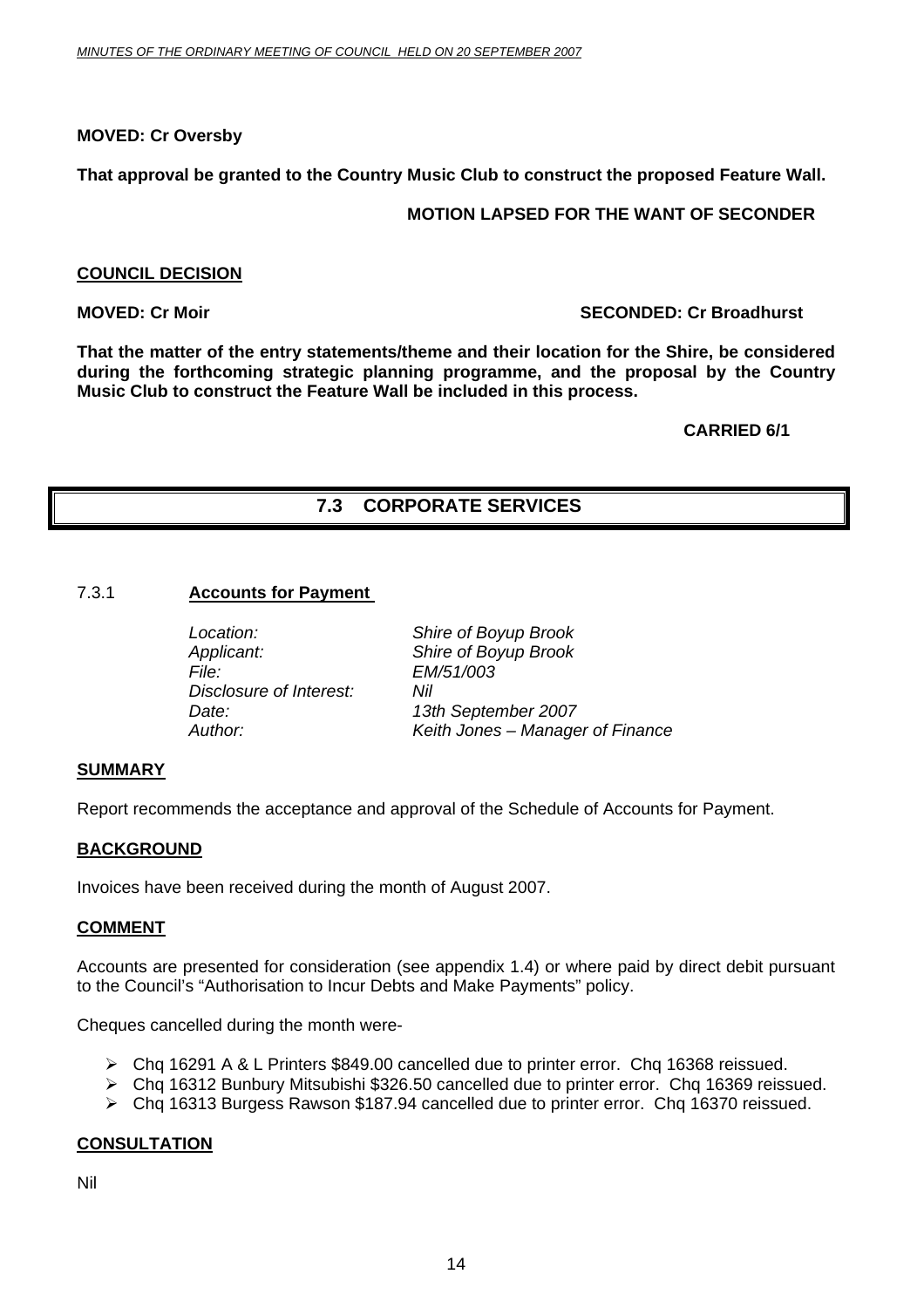#### <span id="page-14-0"></span>**STATUTORY ENVIRONMENT**

Local Government (Financial Management) Regulations Act 1009, Regulation 12; and Regulations 13(3)(a)(b); 13(1); and 13(4).

#### **POLICY IMPLICATIONS**

Accounts are presented for consideration or where paid by direct debit pursuant to the Council's "Authorisation to Incur Debts and Make Payments" policy.

#### **FINANCIAL IMPLICATIONS**

Account payments are in accordance with the adopted budget for 2007/08 or authorized by separate resolution.

#### **STRATEGIC IMPLICATIONS**

Nil

#### **VOTING REQUIREMENTS**

Simple Majority

#### **COUNCIL DECISION AND OFFICER RECOMMENDATIONS**

**MOVED:** Cr Moir **Cr Moir** SECONDED: Cr Downing

- **1. That the accounts for August 2007 as presented totaling \$465,797.41 as**
	- **a) cheque voucher numbers 16289 16370 be approved for payment;**
	- **b) paid by** 
		- **i. direct electronic payments through the Municipal Account;**
		- **ii. cheque voucher numbers 2117- 2120 paid through the Chief Executive Officer's Advance Account;**

 **be endorsed.** 

 **CARRIED 7/0** 

Mrs M Loder left the Chambers at 4.06pm

#### 7.3.2 **July 2007 Monthly Statement of Financial Activity**

| Location:               | ΝA                               |
|-------------------------|----------------------------------|
| Applicant:              | ΝA                               |
| File:                   | EM/51/003                        |
| Disclosure of Interest: | Nil                              |
| Date:                   | 12 September 2007                |
| Author:                 | Keith Jones – Manager of Finance |
|                         |                                  |

#### **SUMMARY**

Report recommends Council receive the Monthly Statement of Financial Activity for the month ended 31 July 2007, and Investment Schedule for the month ended 30 September 2007.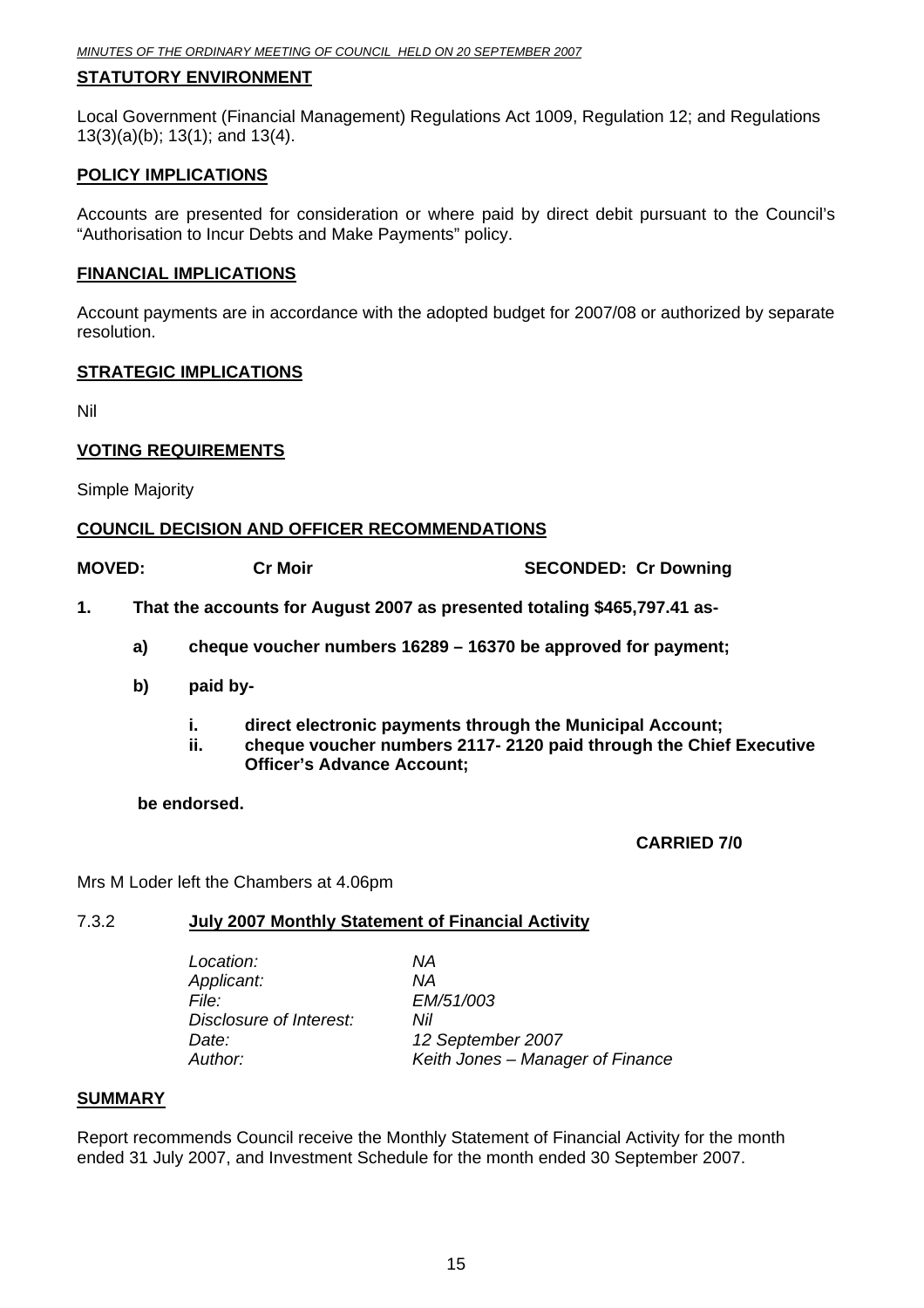#### <span id="page-15-0"></span>**BACKGROUND**

Section 6.4 of the Local Government Act 1995 places financial reporting obligations on local government operations.

Regulation 34 (1)–(4) of the Local Government (Financial Management) Regulations 1996 requires the local government to prepare a 'Monthly Statement of Financial Activity'. The regulations also prescribe the content of the report.

#### **COMMENT**

It is suggested that the recommendation be considered.

#### **CONSULTATION**

Nil

#### **STATUTORY ENVIRONMENT**

Local Government (Financial Management) Regulations 1996, s34(1)(a) Local Government (Financial Management) Regulations 1996, s19(1)(2)(a)(b) Local Government (Financial Management) Regulations 1996, s34(2)(a)(b)

#### **POLICY IMPLICATIONS**

Nil

#### **FINANCIAL IMPLICATIONS**

Nil

**STRATEGIC IMPLICATIONS**

Nil

#### **VOTING REQUIREMENTS**

Simple Majority

#### **COUNCIL DECISION AND OFFICER RECOMMENDATION**

**MOVED: Cr Downing Case Conduct Act Act SECONDED: Cr Oversby** 

**That the July 2007 Monthly Statement of Financial Activity as presented, be received.** 

#### **CARRIED 7/0**

#### 7.3.3 **Request for Financial Assistance**

| Location:               | South West of Western Australia     |
|-------------------------|-------------------------------------|
| Applicant:              | <b>Bicycle Victoria</b>             |
| <i>File:</i>            | FM/25/008                           |
| Disclosure of Interest: | Nil                                 |
| Date:                   | 10 <sup>th</sup> September 2007     |
| Author:                 | Tony Doust, Chief Executive Officer |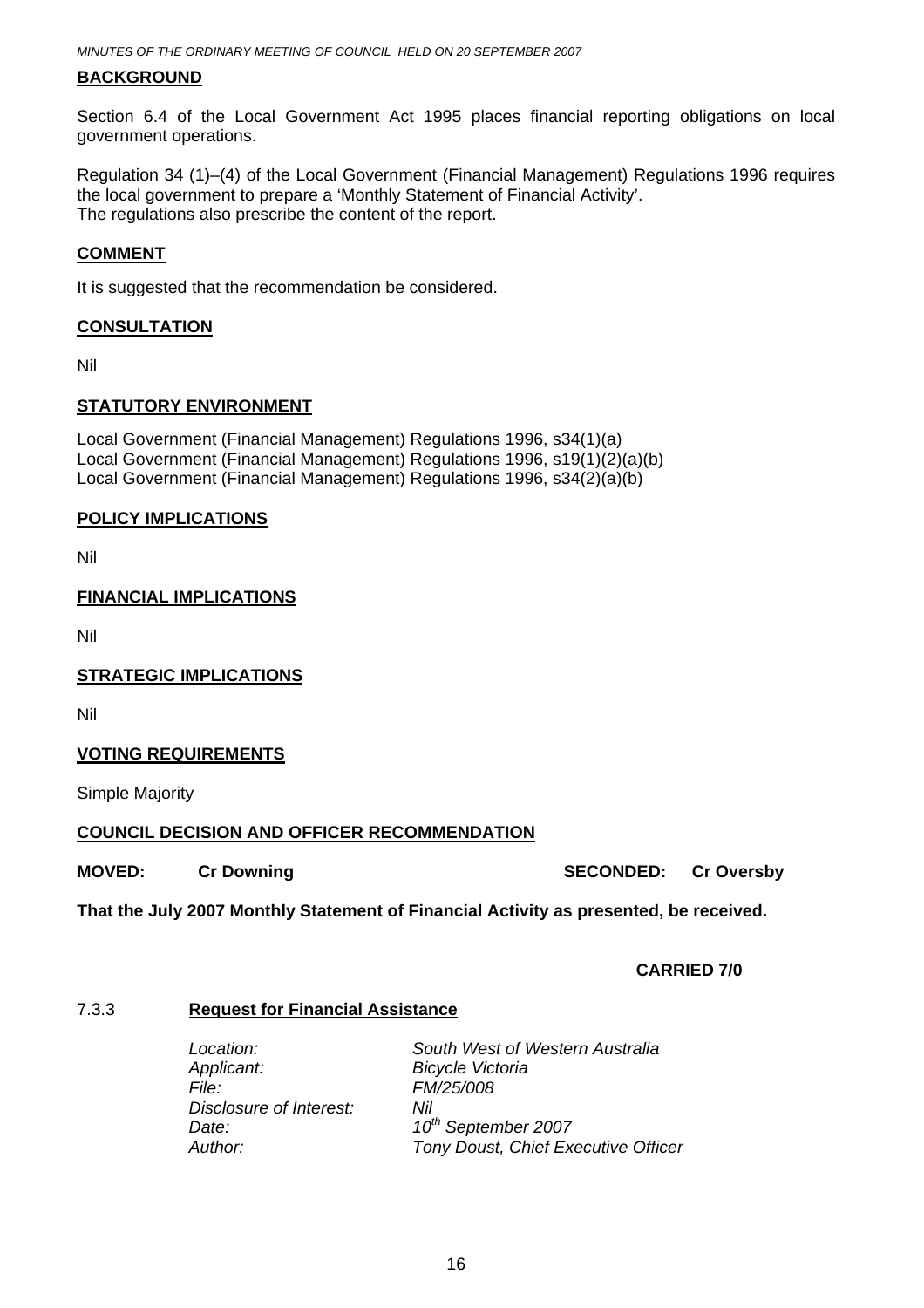#### **SUMMARY**

To consider a request from Bicycle Victoria for financial assistance of \$6,000.00 towards the "Great Escapade 2009 Bike Ride". The tour travels through several towns within the South West Region of Western Australia promoting health and fitness. The report recommends providing assistance subject to conditions.

#### **BACKGROUND**

In 2006 Bicycle Victoria conducted the "Main Roads Lifecycle Great Western Australian Bike Ride", with assistance from Key Stakeholders and Local Governments along the 827 km Ride Route. 2638 bike riders and over 300 support staff participated.

The route in 2006 did not include Boyup Brook; however, it is an alternative being considered for the 2009 ride.

The direct economic benefit to Western Australia was estimated to be over \$3 million.

The request includes:-

- $\triangleright$  Access to, and exclusive use of, a suitable camping facility within the Shire for at least 3500. This would include the use of any on site buildings that are available to the group, however they are self contained with kitchen, toilets and showers etc.
- $\triangleright$  Provide on site access and use of electricity and waive associated costs.

#### **COMMENT**

Basically, an overnight stay and the benefits of a large crowd spending within the community during the stay are dependent on assistance to support the running costs of the event. A greater consideration of an overnight stay location is given to the Shire's assisting with financial support of the event.

The Council needs to determine the benefits to the community in contributing financially to this event and promotion of an overnight stay in Boyup Brook. The large number of people participating will be purchasing food and other consumables during the afternoon overnight stay.

Subject to the Council agreeing to contribute, the planning stages of this event will include a promotion video of the entire route of the event, including Boyup Brook and its environs.

Participation and inclusion will promote Boyup Brook as supportive of sport and community fitness and will have the benefit of further exposure statewide, nationally and internationally as a friendly and scenic tourist location.

#### **CONSULTATION**

The Ride Director, Sarah Greenwood-Smith of Bicycle Victoria.

#### **STATUTORY ENVIRONMENT**

No special requirements in relation to the decision to agree to a financial contribution.

#### **POLICY IMPLICATIONS**

There are no policy implications covering this particular situation.

#### **FINANCIAL IMPLICATIONS**

If Council agrees to contribute, the funding will not be required until late 2008 or early 2009. The amount of \$6,000.00 can be provided for in the 2008/2009 Shire Budget.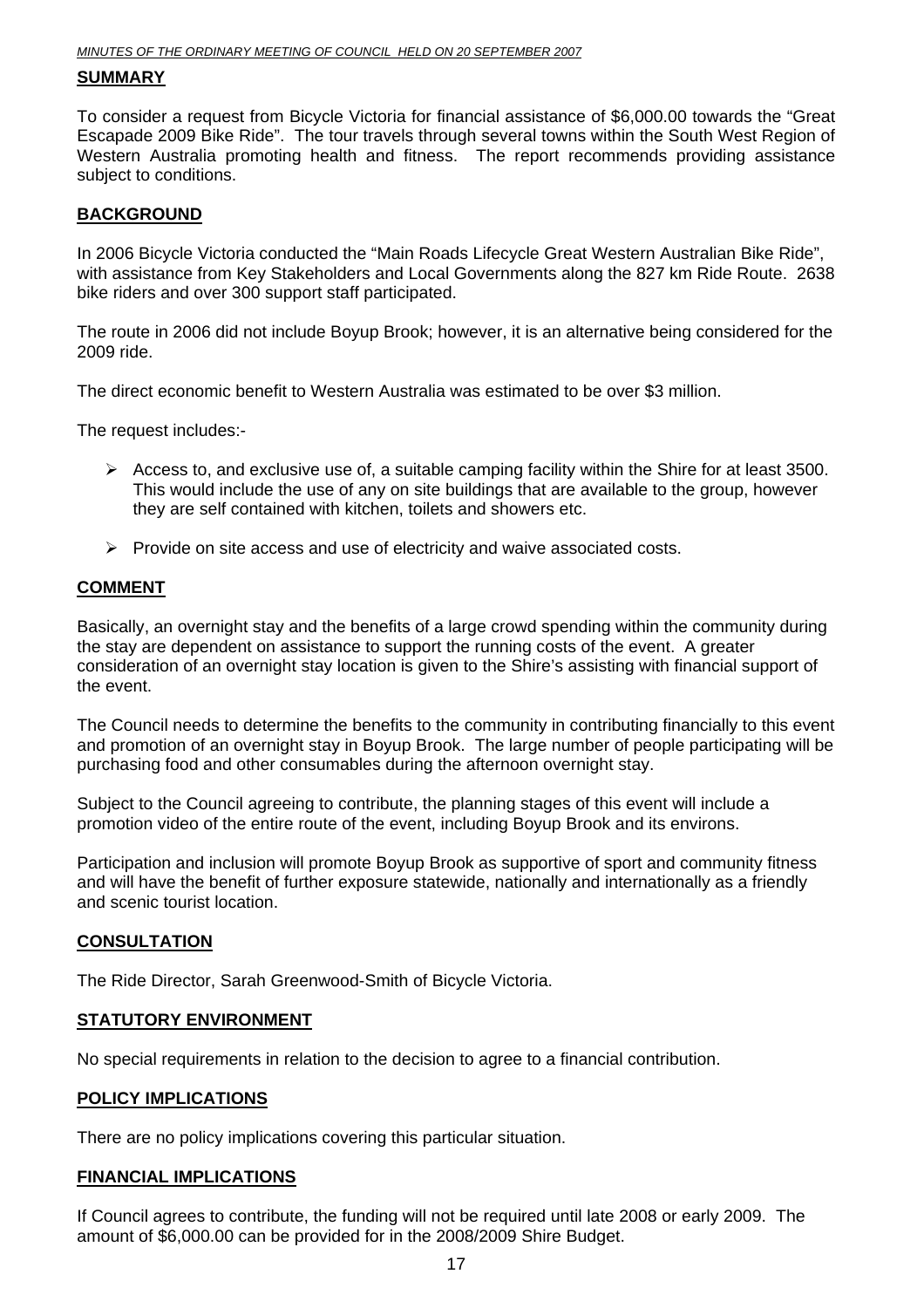#### <span id="page-17-0"></span>**STRATEGIC IMPLICATIONS**

The Shire relies on tourism as a financial resource and always strives to identify different avenues for promoting Boyup Brook to the greater external community.

This event will provide that promotion and a financial injection into the community, with the possibility of further, future events and overnight stays being held in Boyup Brook.

The Caravan Park and Flax Mill facilities will be utilized to accommodate the riders and support crews. These facilities are suitable for accommodation the expected number of people involved.

#### **VOTING REQUIREMENTS**

Simple Majority

#### **MOVED: Cr Oversby SECONDED: Cr Moir**

**That the Council move into a committee of the whole under clause 15.6 of the Standing Orders, Local Law No.1**.**to allow members free discussion on the matter.** 

 **CARRIED 7/0** 

**MOVED: Cr Broadhurst SECONDED: Cr Oversby** 

**That the Council moves out of committee of the whole under clause 15.6 of the Standing Orders, Local Law No.1.** 

**CARRIED 7/0** 

#### **COUNCIL DECISION AND OFFICER RECOMMENDATION**

#### **MOVED: Cr Broadhurst SECONDED: Cr Oversby**

- **1. That Council agrees to contribute \$6,000.00 towards the cost of conducting the "Great Escapade 2009 Bike Ride", subject to the route selected including an overnight stop in Boyup Brook, and provision be made in the 2008/2009 Tourist Promotion budget for this allocation.**
- **2. The Flax Mill and Caravan Complex and adjoining paddock be made available for an overnight stay at no cost to the participants in the "Great Escapade 2009 Bike Ride".**
- **3. The provision of facilities for rubbish and waste disposal at no cost to the participants in the "Great Escapade 2009 Bike Ride."**

#### **CARRIED 7/0**

#### 7.3.4 **Addition of Approved Auditor – Period 01/07/2007 to 30/06/2010**

| Location:               | Shire of Boyup Brook             |
|-------------------------|----------------------------------|
| Applicant:              | David Tomasi - UHY Haines Norton |
| File:                   | FM/9/001                         |
| Disclosure of Interest: | Nil                              |
| Date:                   | 12 <sup>th</sup> September 2007  |
| Author:                 | Keith Jones - Manager of Finance |

#### **SUMMARY**

To consider the addition of an approved auditor the period 01/07/2007 to 30/06/2010 inclusive and make an appointment.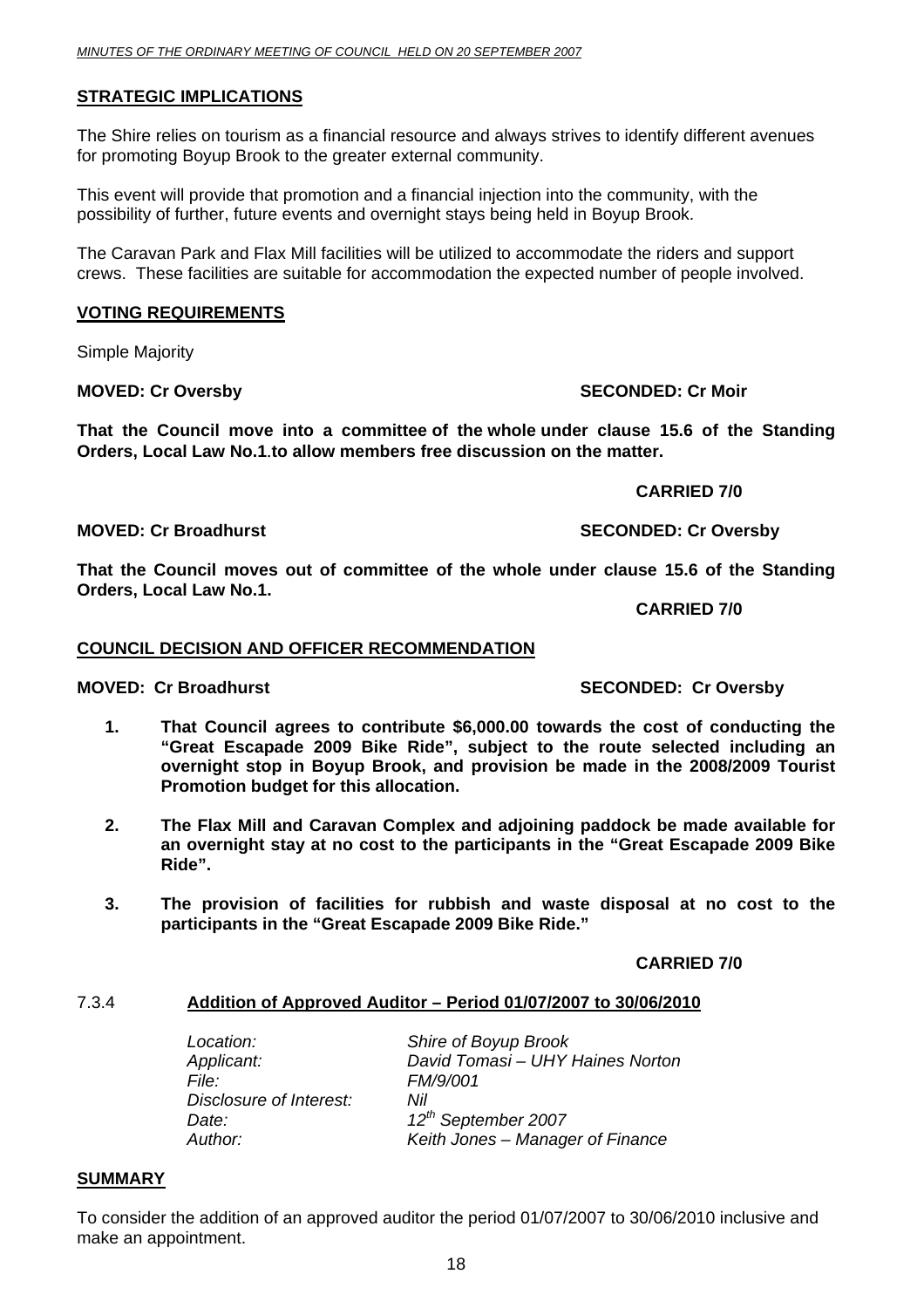#### <span id="page-18-0"></span>**BACKGROUND**

The present contract for external audit services is with UHY Haines Norton Chartered Accountants and the nominated Auditors are DJ Tomasi and RB Swarbreck. A letter has been received from UHY Haines Norton signed by David Tomasi requesting Greg Godwin be added as a nominated Auditor.

#### **COMMENT**

As Mr Greg Godwin has been admitted as a Partner of the firm from 1 July 2007, and is a registered company auditor (number 310219) there is no reason this request should not be accepted.

#### **CONSULTATION**

Audit Committee Chief Executive Officer

#### **STATUTORY ENVIRONMENT**

Local Government Act 1995 – Part (7) Division (2) Section 7.3 Appointment of Auditors

#### **POLICY IMPLICATIONS**

Nil

#### **FINANCIAL IMPLICATIONS**

Nil

#### **STRATEGIC IMPLICATIONS**

Nil

#### **VOTING REQUIREMENTS**

Absolute Majority

#### **COUNCIL DECISION AND OFFICER RECOMMENDATION**

**MOVED:** Cr Downing SECONDED: Cr Piper

**That the Council appoint Mr G Godwin, UHY Haines Norton Osborne Park WA, as an approved auditor for the Shire of Boyup Brook, for the period 01/07/07 to 30/06/10.** 

 **CARRIED BY ABSOLUTE MAJORITY 7/0** 

#### **8. PETITIONS AND MEMORIALS**

- 
- **9. MOTIONS OF WHICH PREVIOUS NOTICE HAS BEEN GIVEN**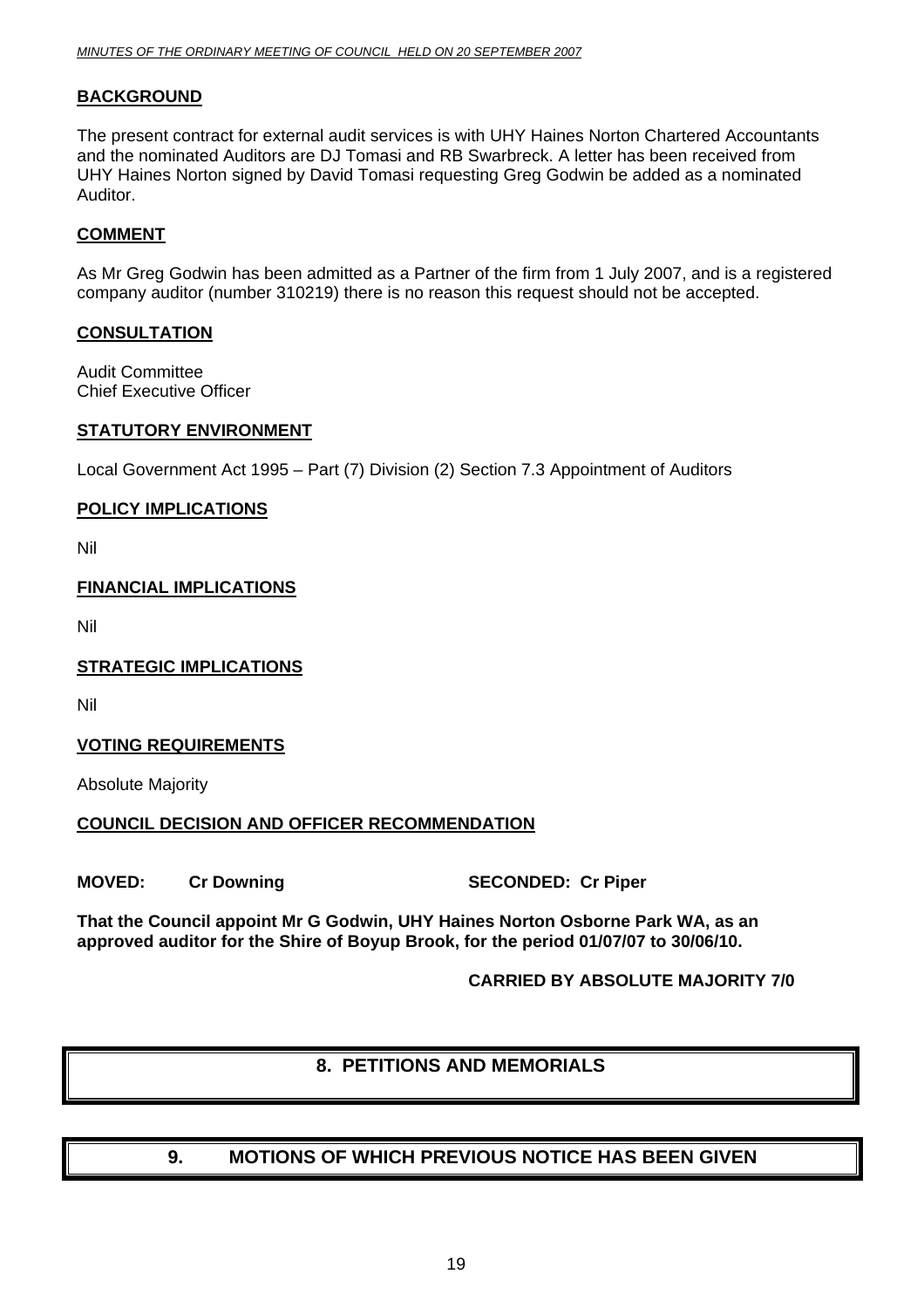#### <span id="page-19-0"></span>**10. URGENT BUSINESS – BY APPROVAL OF THE PRESIDENT OR A MAJORITY OF COUNCILLORS PRESENT**

Cr T J Ginnane had declared a financial interest and departed Chambers at 4.27pm.

Cr Downing took the Chair.

#### 10.1 **Shire Presidents Visit to Sandakan – Signing of Memorandum of Understanding**

Cr R Downing has asked that Council consider the following motion at the Council meeting on  $20<sup>th</sup>$ September 2007.

Council will need to resolve that the item be considered.

**MOVED:** Cr Broadhurst **SECONDED:** Cr Piper

**That the item proposed by Cr Downing in relation to approving unbudgeted expenditure for the Shire President or their nominee to attend Sandakan during the next month to complete the Memorandum of Understanding between the Shire of Boyup Brook and Sandakan Municipal Council be accepted and considered.** 

#### **CARRIED 6/0**

Motion submitted by Cr R Downing:-

#### **BACKGROUND**

At the Civic Reception on 11 September 2007, a Memorandum of Understanding outlining exchanges of various matters was signed by Shire President Cr Ginnane and Shire Chief Executive Officer Mr Tony Doust. Due to legal constraints of Malaysian law, the Delegation from Sandakan was unable to sign the Memorandum at that time.

It is anticipated that the Sandakan Municipal Council President, Mr Yeo, will be in a position to attach his signature within the next month. It would seem appropriate for a representative of the Boyup Brook Shire Council to be present on this occasion, to reinforce the high regard which the Council should attach to this honour.

If this Memorandum is to be taken seriously by both parties, and progress made in friendship and co-operation between the two Authorities, Boyup Brook Shire Council should make every attempt possible to show an earnest intention to make this Understanding something which will be maintained over a long period of time.

**MOVED:** Cr Downing Creating Creating Cr Oversby

**That in the event of the Sandakan Municipal Council issuing an invitation for a Boyup Brook Shire President to attend the formal signing of the Memorandum of Understanding between the two authorities in Sandakan, a sum not exceeding \$2,000 be expended from unbudgeted funds towards the expenses of the President or their nominee attending that signing in Sandakan.** 

#### **CARRIED BY AN ABSOLUTE MAJORITY 6/0**

Cr T J Ginnane returning to the meeting at 4.32pm. Cr Downing vacated the Chair.